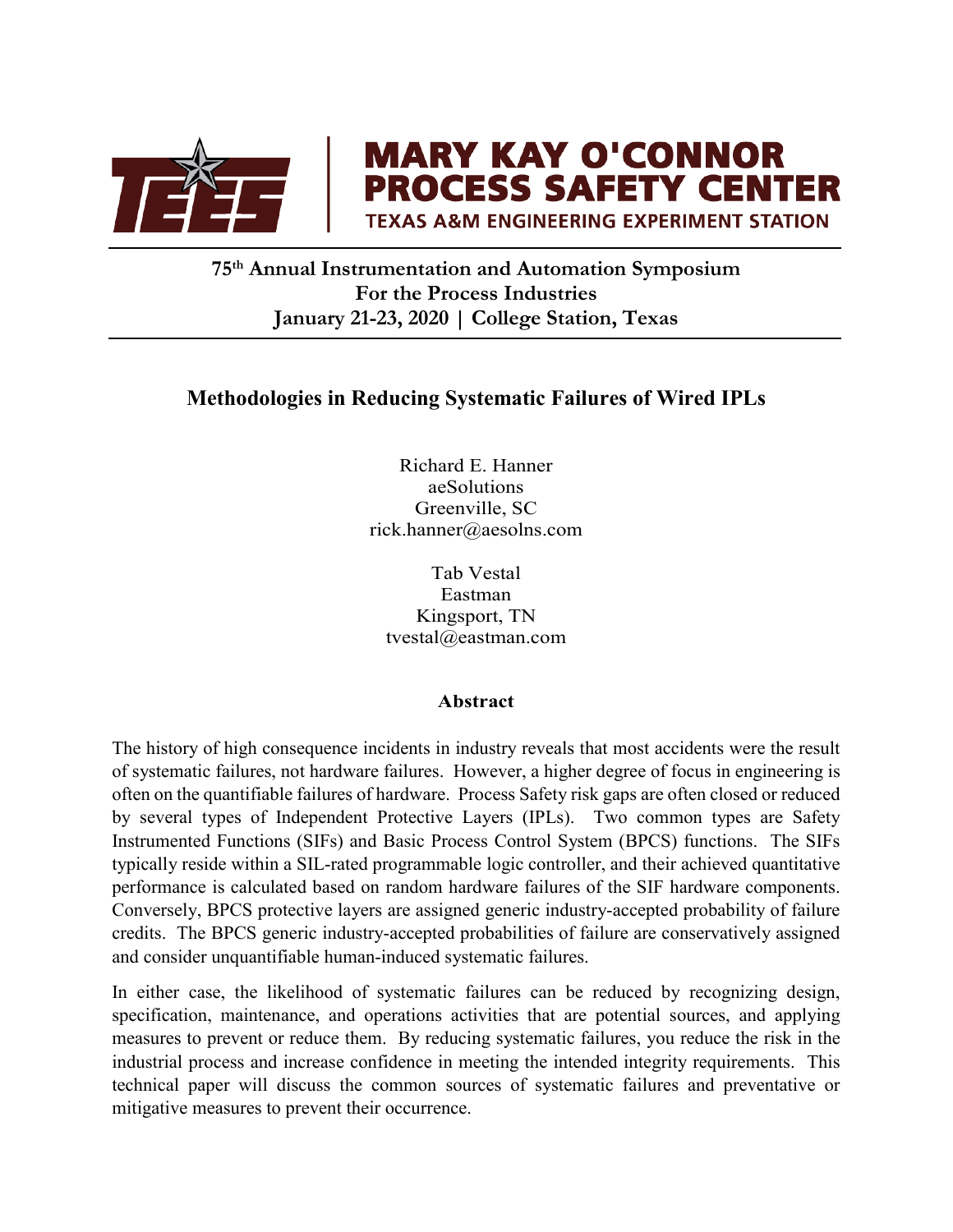**Keywords:** Systematic failure, random hardware failure, Independent Protective Layer, IPL, SIF, SIS, BPCS, common cause, Human Factor Analysis, SIL Verification

### **INTRODUCTION**

Since its inception in 1996, ISA-S84.01 and its subsequent standards (IEC 61511:2004-Mod and the most recent version of IEC 61511 v2.0:2016 - also accepted and published in 2018 as ISA 61511) have been widely adopted by industry as the performance-based foundation of risk-based process safety. In 2003, IEC 61511 was developed as the Safety Instrumented Systems specifically for the process industry sector, under the parent standard IEC 61508. Conformance to the standards has been considered and confirmed by the US Occupational Health and Safety Association (OSHA) as "recognized and generally accepted as good engineering practice" (RAGAGEP). From ISA 84 and IEC 61511, the engineering discipline of Safety Instrumented Systems Engineering has emerged. This most recently formed discipline of conceptual project and plant engineering (in contrast to detailed design engineering that follows) has grown from a very specialized engineering field to a more commonly practiced discipline. The various forms of risk assessment, most predominantly in the form of Layer of Protection Analysis (LOPA) and Quantitative Risk Analysis (QRA) have evolved from the traditional hazard classification and safeguard application methods such as Process Hazard Analysis (PHA) and Hazard and Operability Analysis (HAZOP). From these risk assessments, the performance targets of Risk Reduction Factor (RRF) and Safety Integrity Level (SIL) are derived.

Risk assessment can be qualitative, quantitative, or semi-quantitative. Risk Matrices and risk graphs are qualitative, whereas QRA is typically a detailed mathematical (quantitative) analysis of hazard scenarios. LOPA meets middle ground as semi-quantitative, as it applies a combination of initiating event frequencies, conditional modifiers, and protective layers usually in orders-ofmagnitude. From these assessments, numerous initiating events, including Basic Process Control System (BPCS) are defined, and Independent Protective Layers (IPLs) are credited to hazard scenarios, using industry-accepted rulesets. In order to further close risk gaps, Safety Instrumented Functions (SIF, which are also IPLs) are assigned, and conceptually defined. Their integrity targets are predominantly semi-quantitatively derived. The SIF general structures and their RRF and SIL targets are the feedstock to SIS Engineering. SIS Engineering then produces the SIL verification calculations, Safety Requirement Specifications (SRS), and additional documentation to meet the Safety Lifecycle requirements defined in IEC 61511.

The explanation above is to reiterate that the protective layers, including SIFs, their targets, and the verification calculations are mathematically-applied and derived. The Process Safety professionals, most especially SIS Engineers, are immersed in SIL verification calculations that involve random hardware failure rates, diagnostic credits, proof test intervals, common cause, and a variety of parameters thereof. The objective of this technical paper is to examine a more predominant factor usually overlooked that gets lost in the math and immersion of IEC 61511 documentation and focus: Systematic failures – and how we as SIS professionals, integrators, manufacturers, and end-users can make efforts to minimize and in some cases, prevent their occurrence.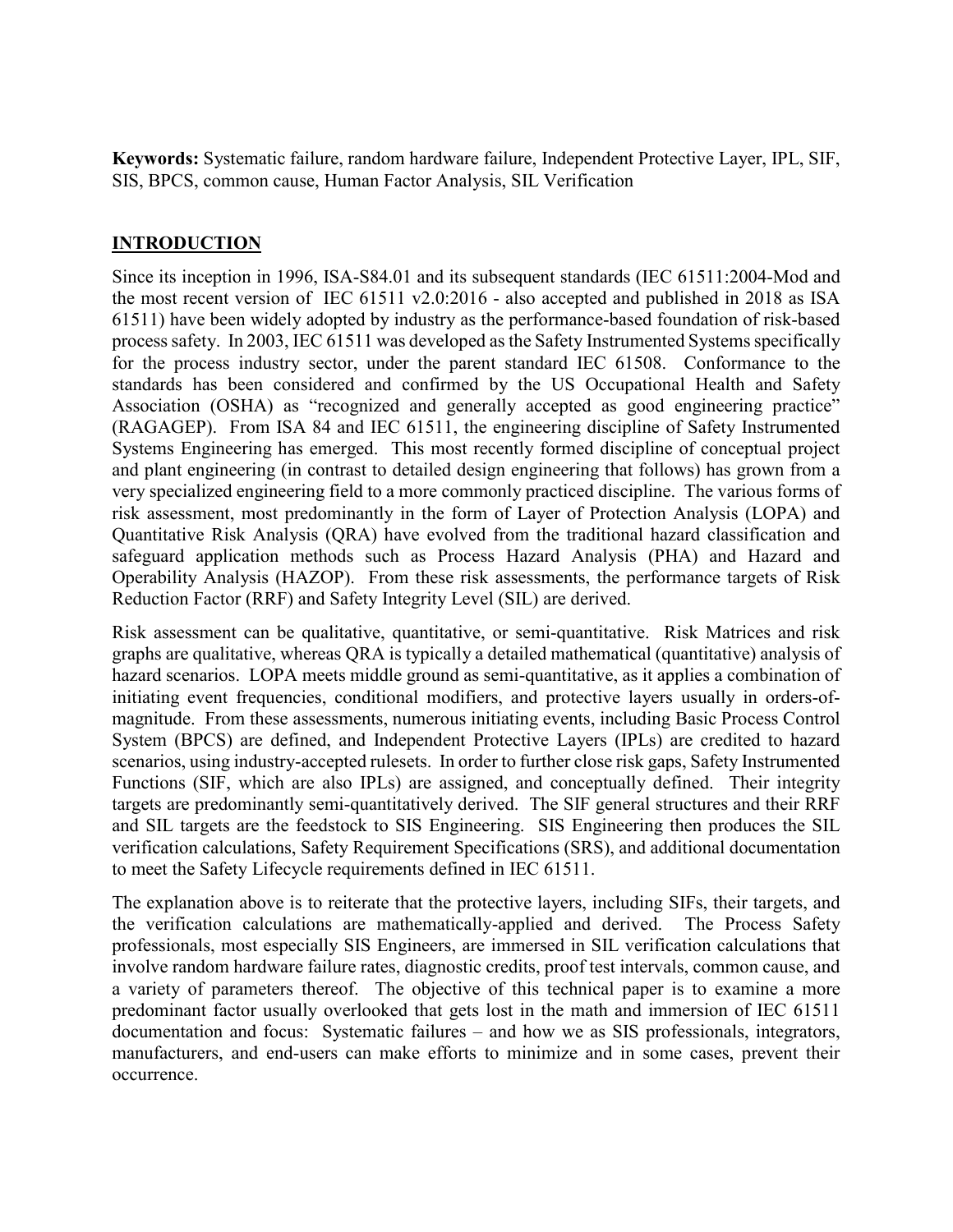Systematic failures come in many forms, and there is one common element: Humans. Human oversights, lapses, errors, mistakes, and decisions. Anyone reading this document is prone for error and has made errors. Often, we are immersed in the details, and have an excellent understanding of the subject matter, but are involved as one of many team members, as contractors, subcontractors, or as end-users. The systematic failure can be bigger than any of the parts, such as organizational structure causes of systematic failure. Or the systematic failure can be as granular as not removing a sensor or final element bypass after testing. Competence of practitioners in all phases of the Safety Lifecycle is essential. The authors of this publication have witnessed firsthand (or learned from others' unfortunate experiences) the results of systematic failures at various levels. Other compelling examples that we learn from came at the cost of loss of life and/or environmental impact.

This paper does not cover Human Factors and quantitative approaches to model them into the overall hazard scenarios. It is however focused on minimizing systematic failures of BPCS IPLs and SIFs (collectively, "wired" IPLs) based on over 55 years of combined experience in plant operations, plant and process engineering, process control design, configuration, risk assessment, E&I maintenance and SIS Engineering. With this experience, lessons have been learned, and weak spots in our various practices have been identified and corrected. Systematic failures are often covert until a deviation, significant cost, near-miss, or incident opens an investigation as to the root cause(s). Although we can be engaged in activities, performing our jobs well, we can be a smaller part of a larger systematic failure. Our mission is to increase the awareness of systematic failures, help the reader identify their potential occurrences, and take corrective action. And in doing so prevent hazardous incidents.

## **SYSTEMATIC FAILURES vs. RANDOM HARDWARE FAILURES**

Random failures are hardware failures. According to IEC 61511:2016, clause 3.2.59, they are failures "occurring at a random time, which results from one or more of the possible degradation mechanisms in the hardware." Although they occur randomly, their probability of occurrence can be quantified through the testing of a sufficient quantity of devices over an appropriate time period. The probability of the occurrence of a random failure is related to only the failure rate and time. "A systematic failure can be eliminated after being detected while random hardware failures cannot." (IEC 61511:2016, clause 3.2.59)

Systematic failures are not necessarily related to component wear, but are related to the systems under which SIFs and the components that comprise them are developed. Human errors, resulting in faults, lead to systematic failures. Rather than occurring randomly, a classic systematic failure would occur reliably under the same conditions (100% probability). Of course, no one would design a system with a fault that they knew would result in a failure.

There is some disagreement concerning the exact definition of a systematic failure; thus, it is instructive to examine definitions from the guiding standards. IEC 61511:2016, defines a systematic failure is a "Failure related to a pre-existing fault, which consistently occurs under particular conditions, and which can only be eliminated by removing the fault by a modification of the design, manufacturing process, operating procedures, documentation or other relevant factors." (Clause 3.2.81) This leads one to believe that a systematic failure will always occur under the right conditions, thus can be potentially revealed by appropriate testing and eliminated. Notes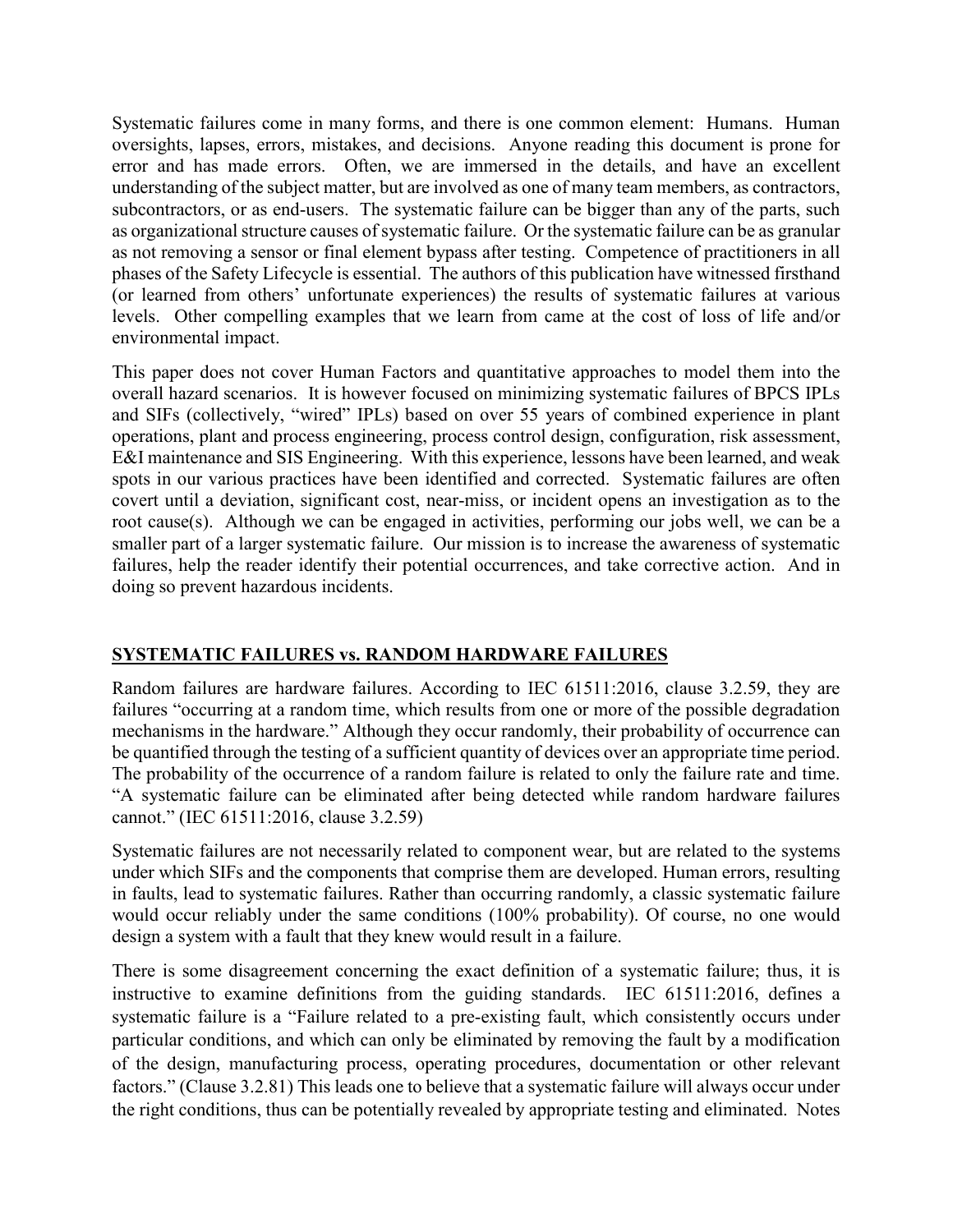4 and 5 in Clause 3.2.81 provides "examples of faults leading to systematic failure include human error that originate in: the SRS; the design, manufacture, installation, operation or maintenance of the hardware; the design or implementation of software. Similar devices designed, installed, operated, implemented or maintained in the same way are likely to contain the same faults. Therefore they are subject to common cause failures when the particular conditions occur."

IEC 61508:2010 defines it slightly differently: "Failure, related in a deterministic way to a certain cause, which can only be eliminated by a modification of the design or of the manufacturing process, operational procedures, documentation or other relevant factors."

Those seem pretty clear. However, what about a fault in design where an aluminum body solenoid is installed outside, where low temperature extremes exceed its rating. It has a certain failure rate within its design temperature range. At temperatures well below its design range, it will not immediately fail, but the failure rate will be significantly higher, and outside of the failure rate published by FMEDA assessments. Isn't this a systematic failure which results from a fault in engineering design?

# **HISTORICAL INCIDENTS INVOLVING SYSTEMATIC FAILURE**

Several industrial incidents discussed below depict systematic failures. These incidents generally are not the exception, but fit in a large category of where human failure is a root cause or a significant contributor to industrial incidents. Many readers of this paper have worked in an industrial process plant (chemical, petrochemical, oil exploration, power, pulp & paper, food & beverage, etc.) We have learned in our careers that incidents and near miss events usually do not have one root cause, but rather multiple causes - or more often, one cause (initiating event) and several contributors (enabling events) that intersect at a single point in time to collectively lead to a hazard to personnel safety, the environment, asset investment, and corporate reputation.

July 6, 1998 - 120 Miles NE of Scotland - Piper Alpha Oil Platform: An alarm with one of the rig's redundant condensate pump (B) sounds. Pump A was already offline for maintenance. The decision was made to postpone maintenance on Pump A. But when Pump A was brought back into service, a safety valve had been removed and blanked. When Pump A restarted, pressure built up, volatile gasses leaked from the pipe, and contacted an ignition source, resulting in an explosion. This incident caused 110 fatalities and numerous injuries. (Source: CSB)

March 23, 2005 - Texas City, TX - Isomerization Unit: The CSB concluded that the underlying causes were the organizational structure, a degradation of process safety culture, cost-cutting measures, and allowing warning signs prior to the event to not be considered in preventing future accidents. There was also an oversight of facility siting, which resulted in the high consequence of fatalities of those within the proximity of potential harm. The normal raffinate splitter tower unit level transmitter did not read above 9 feet. This tower was being filled manually. A high level switch in the tower failed (a loss of a safeguard), which if properly addressed, may have resulted in a very different outcome. The level switch had a history of failures, and numerous maintenance work orders were completed - although in some cases, no corrective action had taken place. Additionally, no instructions or situational details were turned over from night shift to day shift. The event was a result of an overfill of the raffinate tower and downstream blowdown drum,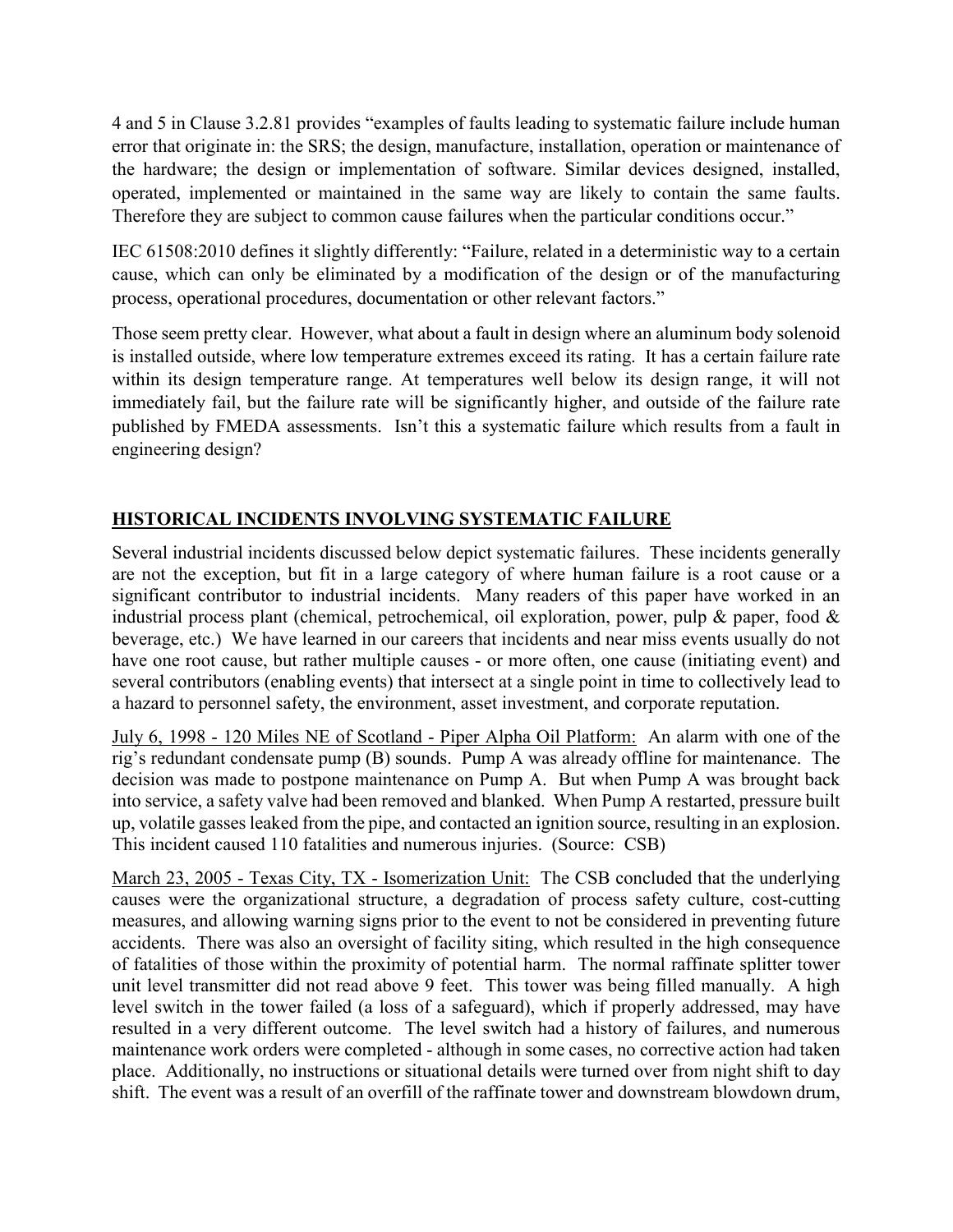that eventually overflowed flammable liquid product to grade forming a pool. The volatile vapors from the spill engulfed a large area and were ignited by a vehicle resulting in a vapor cloud explosion. Workers in the nearby contractor trailer were killed. This incident caused 15 fatalities and numerous injuries. (Source: CSB: Anatomy of a Disaster)

June 1, 1974 - Flixborough, England – Caprolactam Production Unit: Although root cause data is not prevalent, it is theorized that an unconfirmed vapor cloud of cyclohexane contacted an ignition source causing an explosion. The most prominent theory is that a process bypass pipe had been broken, and a temporary reduced-diameter bypass pipe was installed with an unusual angular configuration referred to as a "dogleg." The design team did not include a skilled mechanical engineer to calculate the stresses exerted by thermal expansion. A breach of the piping occurred, releasing cyclohexane, which eventually contacted an ignition source. The severity of the consequences could have been minimized by relocating the control room that was too close to the process. This incident caused 29 fatalities and numerous injuries. (Source: Cik Aqilah: Group 5 - Flixborough Explosion 1974, Evan Hale: Flixborough Disaster (Team 3).

The examples of major industrial incidents are abundant. But the majority of them are not due to equipment failure, but rather failure in specification, design, maintenance, and operational activities, decisions, or overlooking potential lessons learned. Although not as apparent as those of those involving specific actions in the maintenance, installation, and plant operation, the underlying causes (or contributors) can also manifest as a result of organizational structure and/or an inadequate process safety culture.

Even for those causes of "random" failure, there is almost always a human error involved with the initiating cause or affecting the reliability of the safeguards involved. And for each reported event, we have seen in our careers that there are multiple near misses that may or may not be officially reported which could have resulted in lesson learning and major incident prevention.

## **SIL VERIFICATION CALCULATIONS AND SYSTEMATIC FAILURES**

The simplified equations for the four most common subsystem voting architectures per ISA-TR84.00.02 – Part 2 clause 5.1.5 are as follows. Notice that the intention for inclusion of the systematic failure term of the equation certainly is intended:

For a 1oo1 voting architecture:

$$
\text{PFD}_{\text{avg}} = \left[ \lambda^{DU} \times \frac{\text{TI}}{2} \right] + \left[ \lambda_F^D \times \frac{\text{TI}}{2} \right]
$$

For a 1oo2 voting architecture:

$$
PFD_{avg} = \left[ \left( (1 - \beta) \times \lambda^{DU} \right)^2 \times \frac{TI^2}{3} \right] + \left[ (1 - \beta) \times \lambda^{DU} \times \lambda^{DD} \times MTTR \times TI \right] + \left[ \beta \times \lambda^{DU} \times \frac{TI}{2} \right] + \left[ \lambda_r^D \times \frac{TI}{2} \right]
$$

For a 2oo2 voting architecture: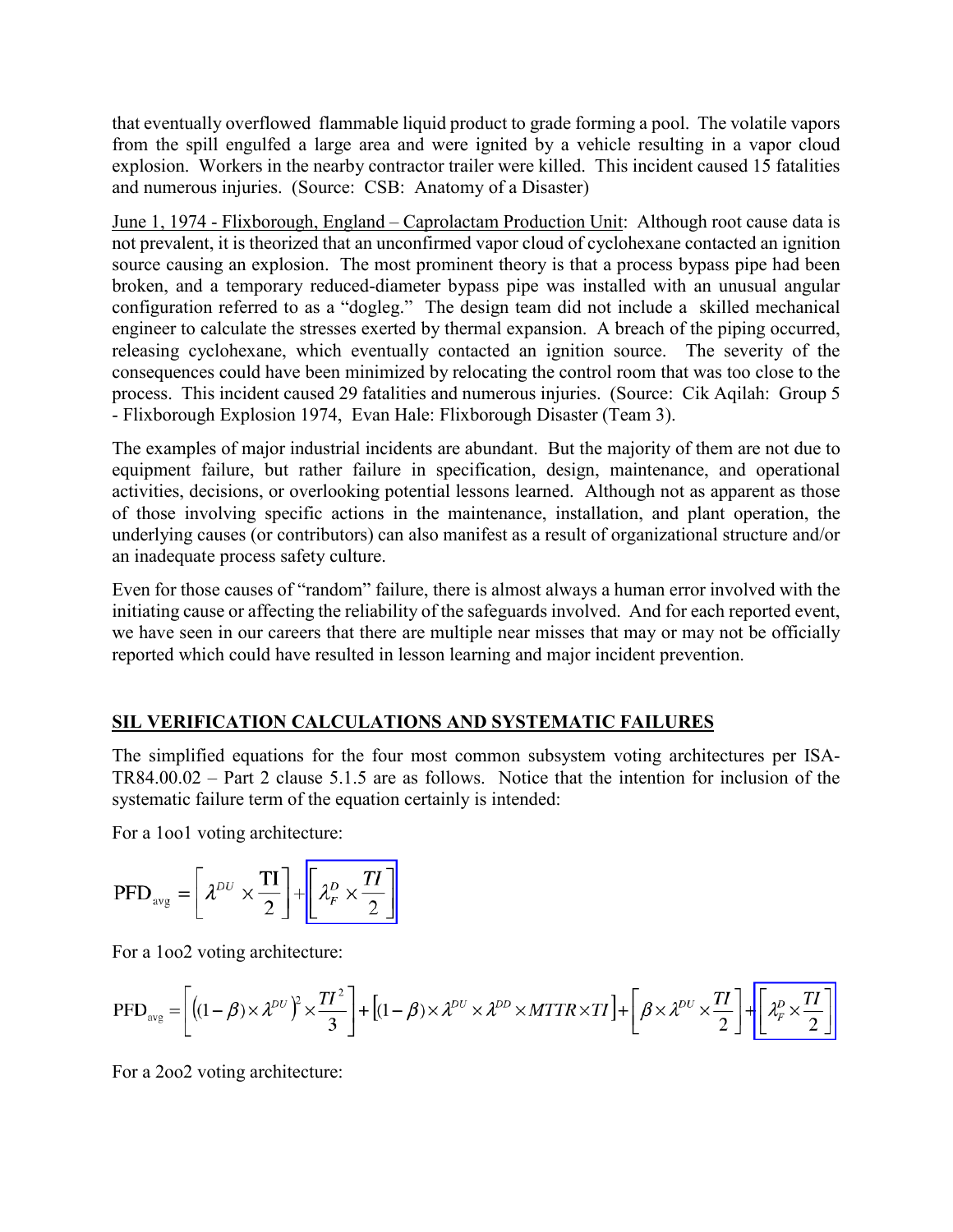$$
PFD_{avg} = \left[\lambda^{DU} \times TI\right] + \left[\beta \times \lambda^{DU} \times TI\right] + \left[\lambda_r^D \times \frac{TI}{2}\right]
$$

For a 2oo3 voting architecture:

$$
PFD_{avg} = [(\lambda^{DU})^2 \times (TI)^2] + [3\lambda^{DU} \times \lambda^{DD} \times MTTR \times TI] + [\beta \times \lambda^{DU} \times \frac{TI}{2}] + [\lambda_F^D \times \frac{TI}{2}]
$$

 $\lambda^{\text{DU}}$  is the undetected dangerous failure rate

 $\lambda_F^D$  is the dangerous systematic failure rate, and

TI is the time interval between manual functional tests of the component.

MTTR is the mean time to repair

 $\lambda^{DD}$  is dangerous detected failure rate, and

 $\beta$  is fraction of failures that impact more than one channel of a redundant system (common cause).

The formulas clearly acknowledge the contribution of systematic failure. The definition of Safety Integrity in IEC 61508 is congruent, and states that both random failures (represented by the lambdas) and systematic failures together determine the safety integrity. Some SIL Verification tools on the market attempt to provide parameters for a fraction of the contributors of systematic failures, but as a whole, systematic failures are not considered in the calculations, and rely on the various roles in the safety lifecycle to conform to all aspects of the governing standard – in this case IEC 61511- in reducing them. And as SIS Engineering practitioners, a very important part of our job is to eliminate or minimize systematic failures. Accounting for systematic failure (stemming from human errors) is effectively explained and does have significant effects on the achieved safety integrity, especially in safety functions requiring SIL3 integrity. (*Can we achieve Safety Integrity Level 3 (SIL 3) without analyzing Human Factors* – Grattan and Brumbaugh)

There are three performance requirements to consider when confirming that a SIF meets its integrity. The first is purely quantitative, and based on random hardware failures:

1. Achieved Risk Reduction Factor (RRF) or Average Probability of Failure on Demand (PFDavg) – which are reciprocals of one another;

The second is either quantitatively-derived or qualitatively derived:

- 2. Achieved Hardware Fault Tolerance the achieved performance can be based on one of three routes:
	- a. Per Table 6 of ISA 61511:2018 (along with meeting other requirements) based on the required SIL and demand mode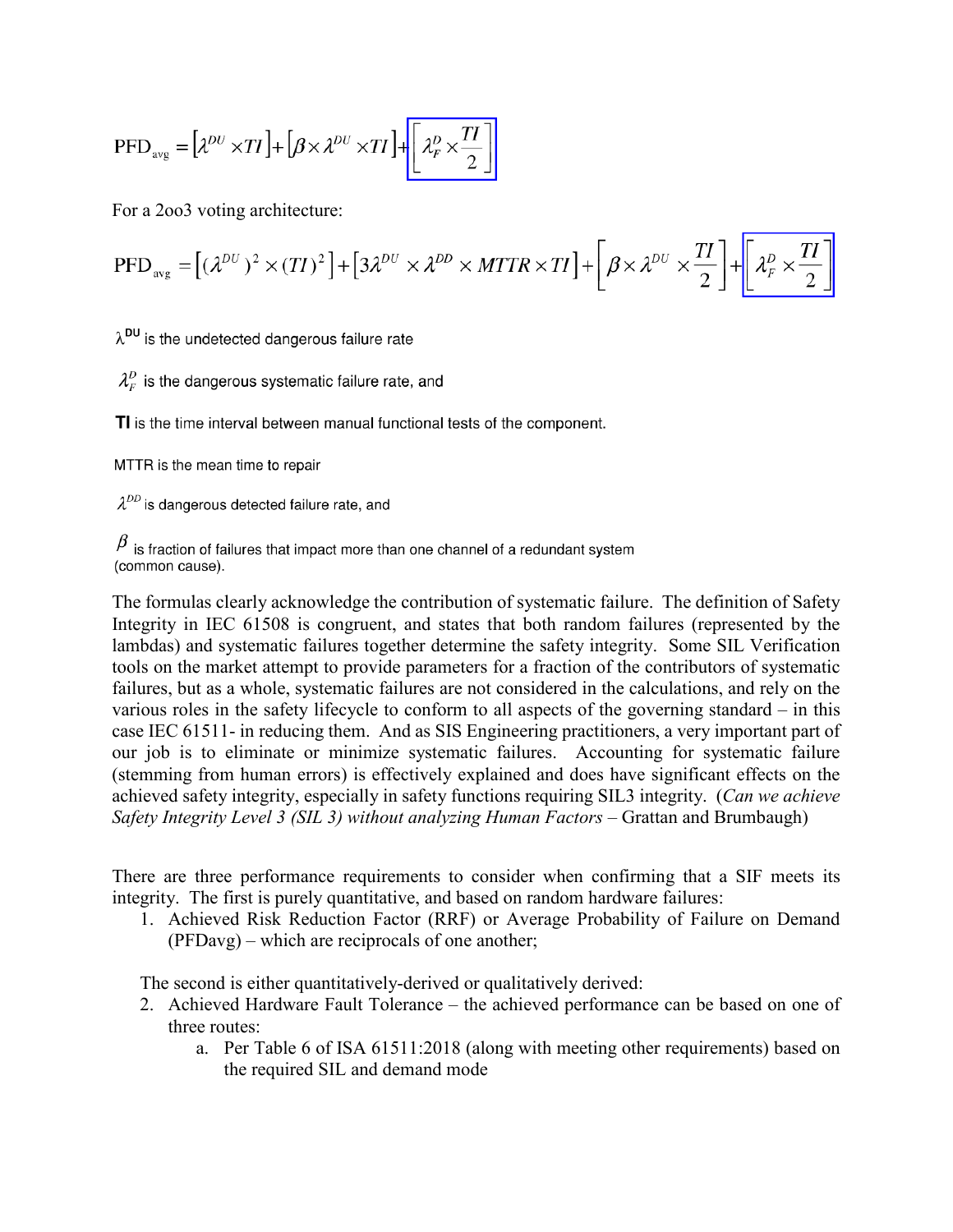- b. IEC 61508 Route  $1_H$ , based on quantitative analysis of random hardware failures to determine the Safe Failure Fraction, and using IEC 61508 Table 2, Table 3, and related requirements of subclauses of 7.4.4.2;
- c. IEC 61508 Route  $2<sub>H</sub>$ , based on field feedback performance data and rigorous analysis requirements validating that the components are suitable for use and the integrity levels for which they are assigned, or in combination under stringent rules for combinations with other devices to achieve the required SIL.
- 3. The third performance requirement is a qualitative achievement of SIL Systematic Integrity as defined in IEC 61508 Clauses 7.4.6 through 7.4.10, the most relative to our topic. Systematic integrity can be achieved by one of two ways:
	- a. the Systematic Capability (SC), and is expressed as a qualitative achievement of meeting SIL2, SIL3, (and very rarely and questionably) SIL4 qualitative integrity – which then requires SIL-certified devices, meeting the SIL Systematic Capability levels for which they are assigned, or in combination under stringent rules for one additive credit with other devices to achieve the required SIL. Systematic Capability is an evaluation of each devices' resistance to systematic failures (manufacturing flaws, suitability for intended service, etc.). SC certification is most often based on the assessment of an outside industry-recognized certification body, and they are performed (at a substantial cost) for manufacturers who wish to promote their products in SIL-rated applications. An analysis of the manufacturer's quality program, functional safety management program, and methodologies of identifying and eliminating poorly-performing components is performed. In doing so, the effort is highly focused on eliminating common cause between identical components in the manufacturing of their products.
	- b. Alternatively, this requirement can also be achieved by extensive Proven-In-Use justification, which involves extensive history and classification of failures under operations, and from functional testing – based on the same type of device used in similar applications, vast quantities of samples, over years of operation. This requirement is very difficult to achieve for numerous reasons. Two significant obstacles are the lack of resources required to gather and analyze the data, and the complication of manufacturers' upgrade and obsolescence of any given device (for example, firmware) over years, which invokes a "reset" of the data-gathering and analysis timeclock.

Due to the difficulties in achieving Proven-In-Use data, the vast majority of industrial process facilities have no choice but to choose SIL Systematic Capability-certified devices. Therefore, it is most important that engineers involved in specifying instrumentation (sensors), logic solvers, and final elements (typically on-off valves and motor control circuits and components) are tunedin to the systematic capability for which these components achieve relative to the required SIL. Selection of appropriate devices requires a thorough understanding of the process and environmental conditions, without which instruments can be selected which are not fit for the applications, resulting in systematic failures.

## **GENERAL CLASSIFICATION OF SYSTEMATIC ERRORS**

Systematic errors fall into those widely recognized by the process industry, and also those that are less obvious. The following chart depicts the area of contributing causes and activities of industrial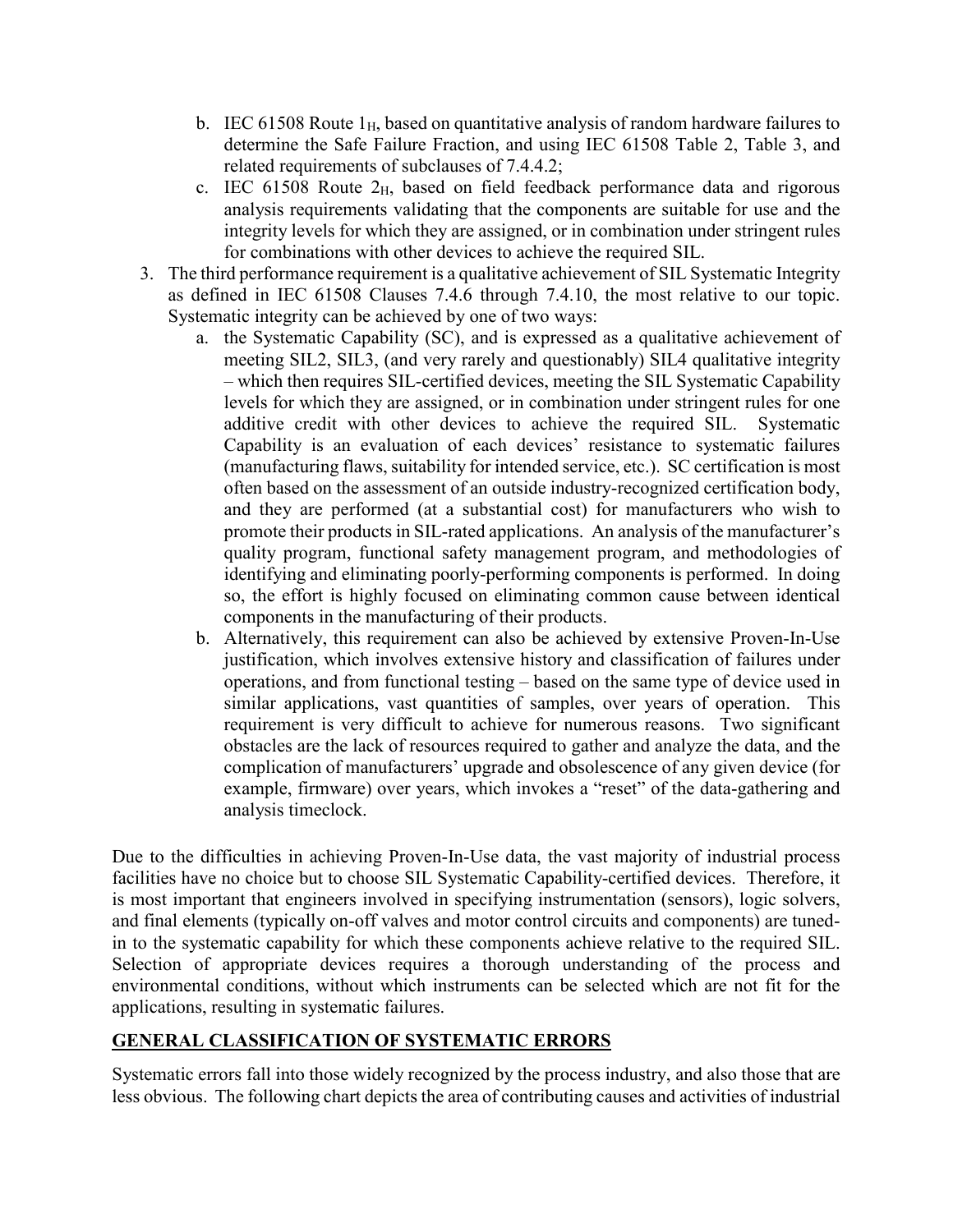accidents - the "more commonly recognized". (We'll expand later on the less-commonly recognized contributing causes.)



Since 1995, the worldwide fractions of these contributors may have changed, but they all represent the contributions of systematic failures. One may ask why there is not a slice of the pie designated to random hardware or equipment hardware failures. The authors admit that random failures are a wedge of the overall causes of industrial incidents, although the proportion of pure equipment failures would be small. However, it should be noted that errors in specifications, design, and installation contribute significantly to equipment failures – not only in the areas of initiating causes, but also safeguards and protective layers of all types – including wired IPLs.

### **SYSTEMATIC ERRORS: SPECIFICATION**

Clause 10.3.2 lists numerous specific requirements for the Safety Requirements Specification (SRS). Inadequate attention to nearly any of these requirements creates opportunities for the introduction of faults, resulting in systematic failures of SIFs. The following section provides examples of situations where inadequate attention to requirements for the SRS could result in the introduction of faults leading to systematic failures.

Failure to describe all SIFs, process measurements, and final element actions necessary to achieve required functional safety (e.g., a cause and effect, logic narrative) and criteria for successful operation, (e.g., leakage rate for valves, and identification of individual safe state) can result in inadequate designs and/or those which do not address all hazards, potentially leading to failures of the protective system. Failure to define safe states for SIFs which can occur concurrently, and design for the resulting total load to flares or other effluent handling systems, can create a separate hazard. Achieving that requires a thorough PHA, a thorough understanding of the initiating event(s) and required action(s) that the LOPA Practitioner intended, and clear and concise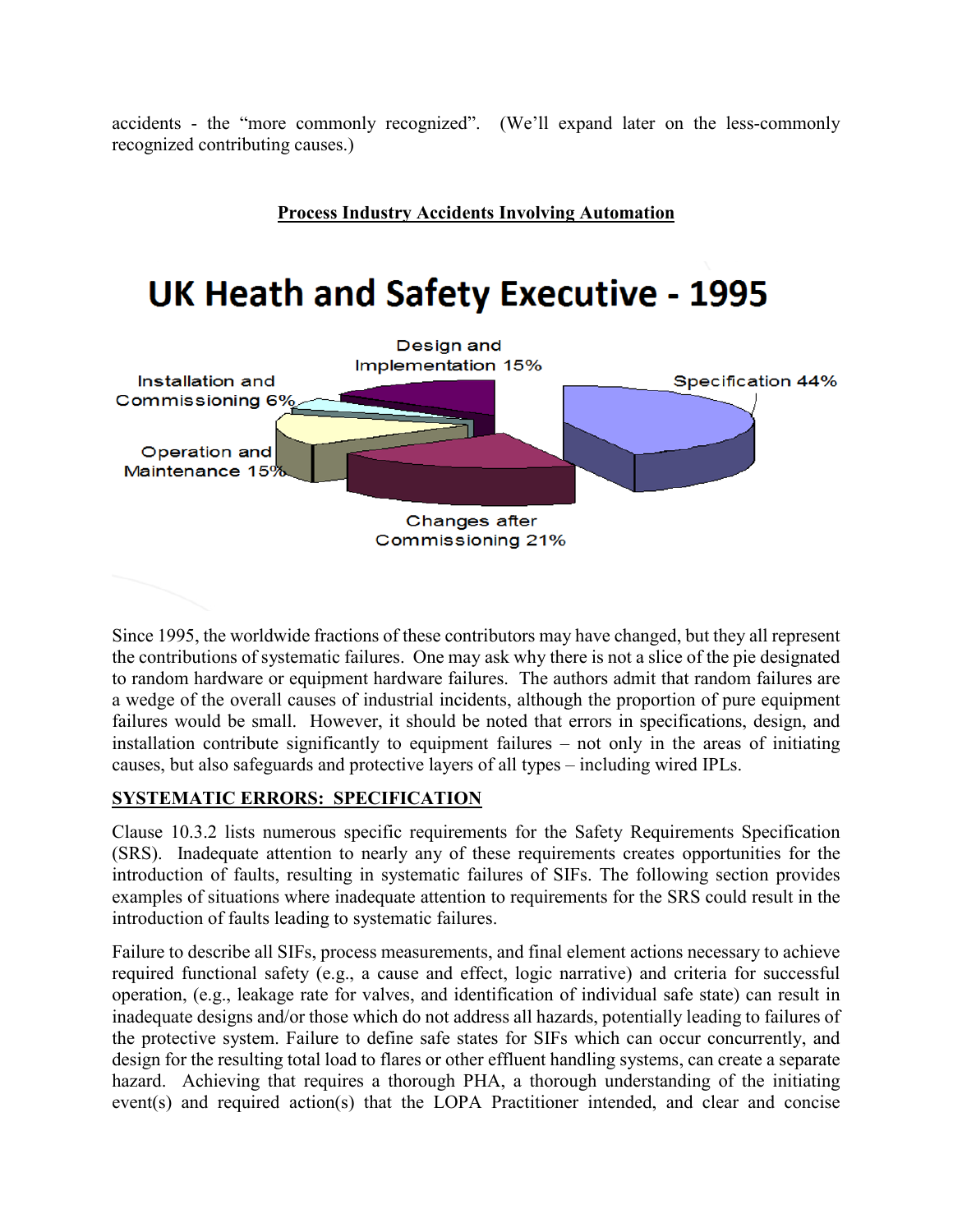communication with the IPL design team. Even with a thorough PHA using seasoned personnel who are very familiar with the processes being studied, and a likewise experienced LOPA Practitioner, sometimes communication with the IPL design team is not perfect. The result can be SIFs not adequately detailed in the SRS, and risk gap closure not being addressed. Some companies have implemented tasks with names such as IPL Select or LOPA Reconciliation to provide a SIS and BPCS IPL conceptual design "refinement" and optimal selection of the IPLs identified by the risk assessment. This refinement activity always involves a senior SIS conceptual design engineer, resulting in a more coordinated handoff from risk assessment to SIS conceptual design, and closing risk gaps more effectively. Additional scenarios and modifications identified by the IPL Select results are communicated back to the risk assessment team for incorporation, and are used in the overall safety design. Informal studies reveal that on medium and larger projects, the IPL Select team usually uncovers additional scenarios and situations in which the IPLs have to be modified to address things such as identifying additional SIF final elements to avoid the hazard, eliminating shared use of instrumentation, addressing response time issues, and assessing credited BPCS IPLs for full independence of the SIF against other IPLs and against the Initiating Event.

Communications with the PHA team, and discussing potential conflicts between multiple SIFs is critical to eliminate systematic failures. A trip of a pump BLEVE prevention SIF on a reactor that uses a single reactant cooler pump could stop the pump, protecting against BLEVE, but can place the reactor in an over-temperature condition. Such a configuration, if not noted by the PHA team should be identified by the IPL select team, and reported back to the PHA team for redesign. Likewise, the team should identify any dangerous combinations of output states to be avoided, consult with the PHA team, and note these states in the SRS.

Failure to identify both normal and abnormal process operating modes can result in hazardous scenarios not being adequately addressed. Many SIFs are designed considering normal continuous plant operation, and it is easy for a PHA team to only think about normal operation of the plant. Yet the most dangerous situations for a plant are in times of transition, which include startup and shut down. Additional SIFs may be required to support these process operating modes. Those are also the most complex situations for designing safety interlocks, because it is much easier to simply bypass interlocks in startup and/or shut down situations, leaving the LOPA gaps potentially not covered during those times, and perhaps not re-activating the SIFs when normal operating conditions have been achieved. The much more challenging, but frequently safer designs, are implemented to either operate during transitions, or sense the transition to normal operating conditions and automatically activate.

Sensor calibration is frequently required when the plant is operating. Installation of redundant sensors, with individual manual bypasses which issue repeated timed alarms, and which allow only one sensor in a pair to be in bypass at one time, not only eliminate the problem of running with sensors offline, but also provide fault tolerance so that the process can continue running protected if one sensor faults.

Failure to identify and take account of common cause failures can lead to significant overestimation of the capability of the SIF. The beta factor is used in SIL reliability calculations to account for this common cause; however, one of the concepts behind systematic failures is that faults are introduced in the design resulting in failures under specific conditions. Utilizing diversity in designs, for instance, in initiator (sensor) types, not only reduces the beta factor, but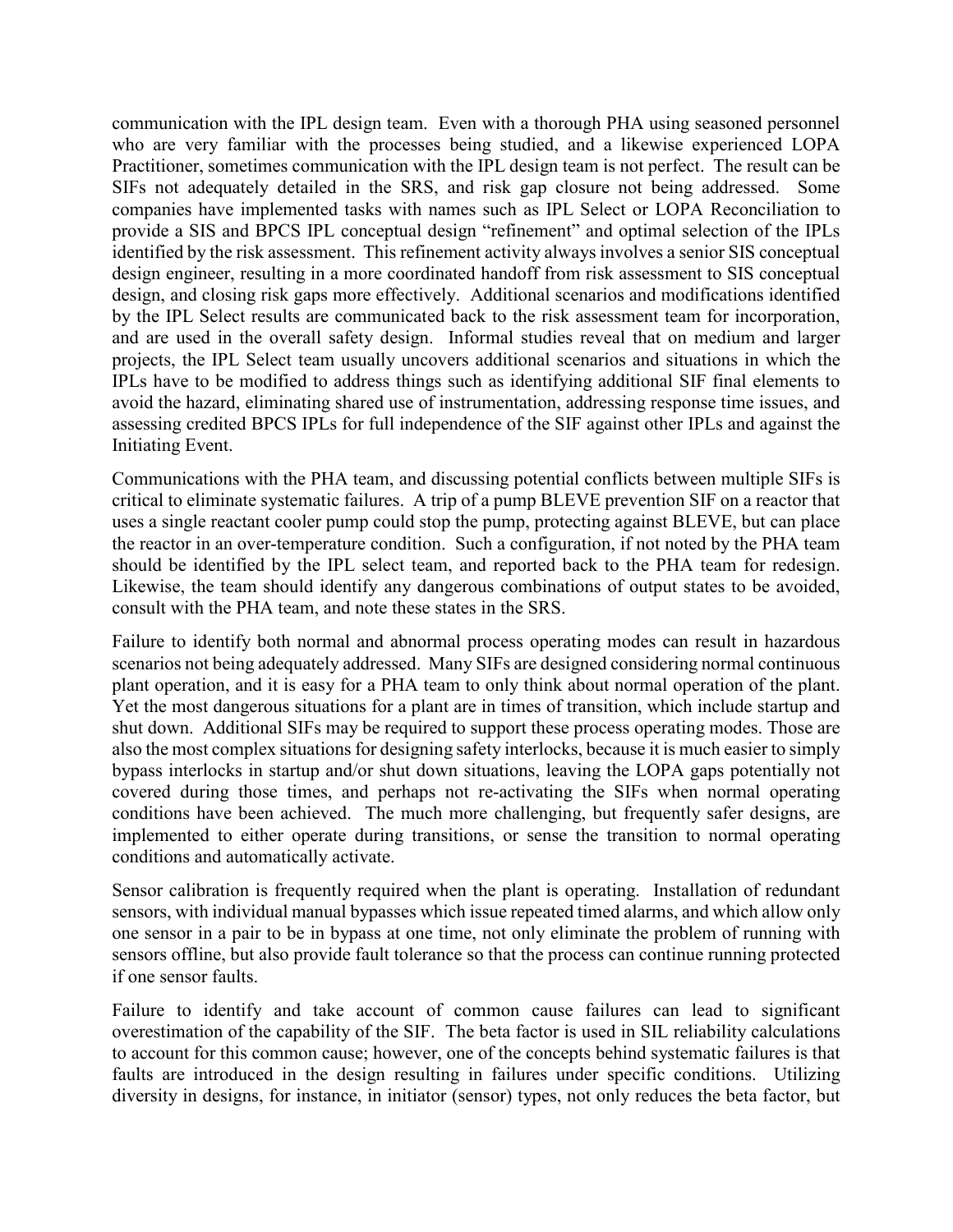also reduces the chance that design faults will result in failures which affect all initiators rather than a fraction of them. Common cause is usually the dominant factor in 1oo2 voting arrangements, and not recognizing potential common cause failures in conceptual design, or assigning too low a beta factor are systematic failures that may occur in a SIF that does not have the functional integrity as intended.

The hazard analysis team and LOPA practitioner must frequently make assumptions concerning the SIF demand rate. Significant inaccuracies in these estimates can result when new processes are designed. Underestimates can result in undercalculation of the LOPA gap, and subsequently under-designing of the SIF. This estimating fault does not result in an immediate systematic failure, one which repeatedly causes failure of the SIF under certain conditions, but the probability is significantly higher that it will in time. This also emphasizes the importance of feedback of the future historical challenge rate to subsequent PHA revalidations, which is a component of the safety lifecycle.

Not adequately defining the requirements for proof test intervals and details of proof test implementation can lead to faults in design, which can prevent adequate proof testing. That does not cause the SIF to be unable to function, but it prevents the user from revealing a fault during testing, which increases the devices' probability of failure on demand. For instance, consider the following proof test for a pressure transmitter involved with a low pressure trip. In this case, the instrument utilizes a chemical diaphragm seal, with no way to calibrate it in the field. It is removed and sent to the instrument shop, where it is calibrated, then re-installed. Burnout direction, output upon detection of an internal fault, is confirmed to be above 20 mA. Before the analog wiring is re-attached, a signal generator is used to confirm that the safety logic solver receives the 3.2 to 22 mA signal. The safety logic solver is confirmed to trip at correct input signal, and is confirmed to alarm over 20 mA. However, the test never confirmed that the sensor itself could actually drive the signal over 20 mA. In a subsequent test, a communicator was connected to the transmitter, and it was revealed that the transmitter could not drive the signal over 17 mA. This would have repeatedly prevented the safety logic solver from issuing an alarm for transmitter fault. The cause was inadequate testing or design that manifested in the inability of the transmitter to overcome the high resistance in the long wiring run back to the safety logic solver.

Some applications require leak testing of valves during functional proof testing. Did the team adequately address and determine acceptable leakage rates? Does the design require additional valving, etc. to facilitate testing?

A commonly under-addressed parameter in the SRS is the calculations required to determine the Maximum Allowable Response Time (MART) of the SIF. Clause 10 of IEC 61511:2016 includes "Response time requirements for each SIF to bring the process to a safe state within the process safety time." But Process Safety Time (the time between times t0 and T4, below) and MART (the time between T1 and T3) are two different values, and a systematic error could be invoked if the SIF cannot respond fast enough to prevent the hazard, which must take into account the process lag time as well. Specifying a SIF that responds in less than (0.5 \* MART) is considered Recommended and Generally Approved Good Engineering Practice (REGAGAP). Response time problems classically fit the definition of systematic failure, because of the inability of the SIF (or BPCS IPL) to transition fast enough to prevent the encroaching hazard is typically a combination of specification and/or design errors. Refer to the diagram below depicting the difference in Process Safety Time and Maximum Allowable Response time.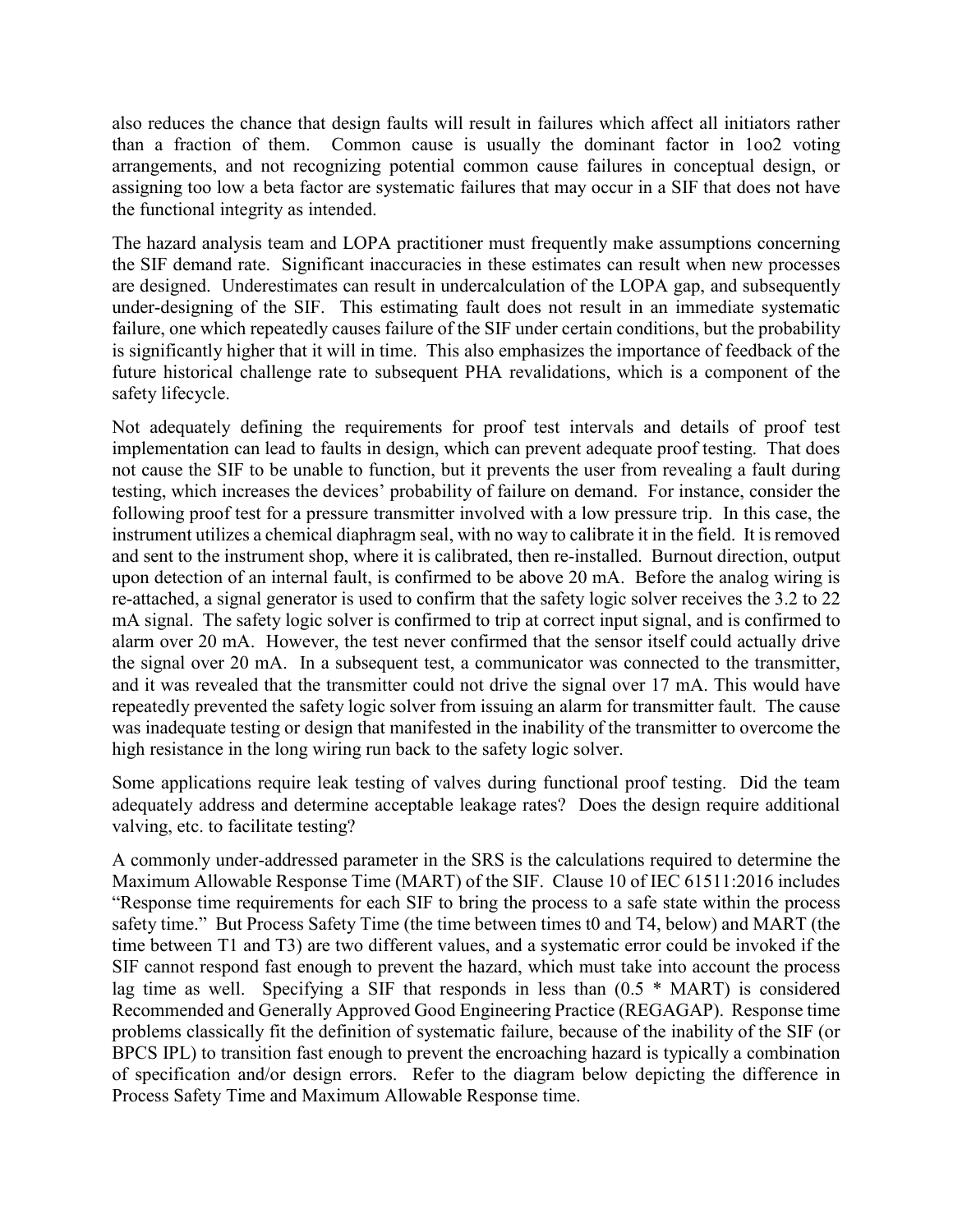

### Timeline of IPL response to a hazardous condition, determining MART

$$
PST = \frac{PV_{HE} - PV_{IE}}{PV_{ROC}} \quad MART = \frac{PV_{SOL} - PV_{SP}}{PV_{ROC}} - PLT
$$

#### **TIME DEFINITIONS AND PROCESS VARIABLE (PV) DEFINITIONS (Refer to diagram above):**

- T0 Time at initiating event (identified in the Initiating Event of the LOPA scenario)
- T1 Time at which the process reaches trip point of the SIF
- T2 Time at which the PV has reached the safe operating limit (SOL)
- T4 Time at which the hazard is imminent
- $PV<sub>IE</sub>$  PV at Initiating Event
- PV<sub>SP</sub> PV at SIF Trip Point
- PV<sub>SOL</sub> PV at Safe Operating Limit
- PV<sub>HE</sub> PV at the Point of No Return (Hazardous Event is Imminent)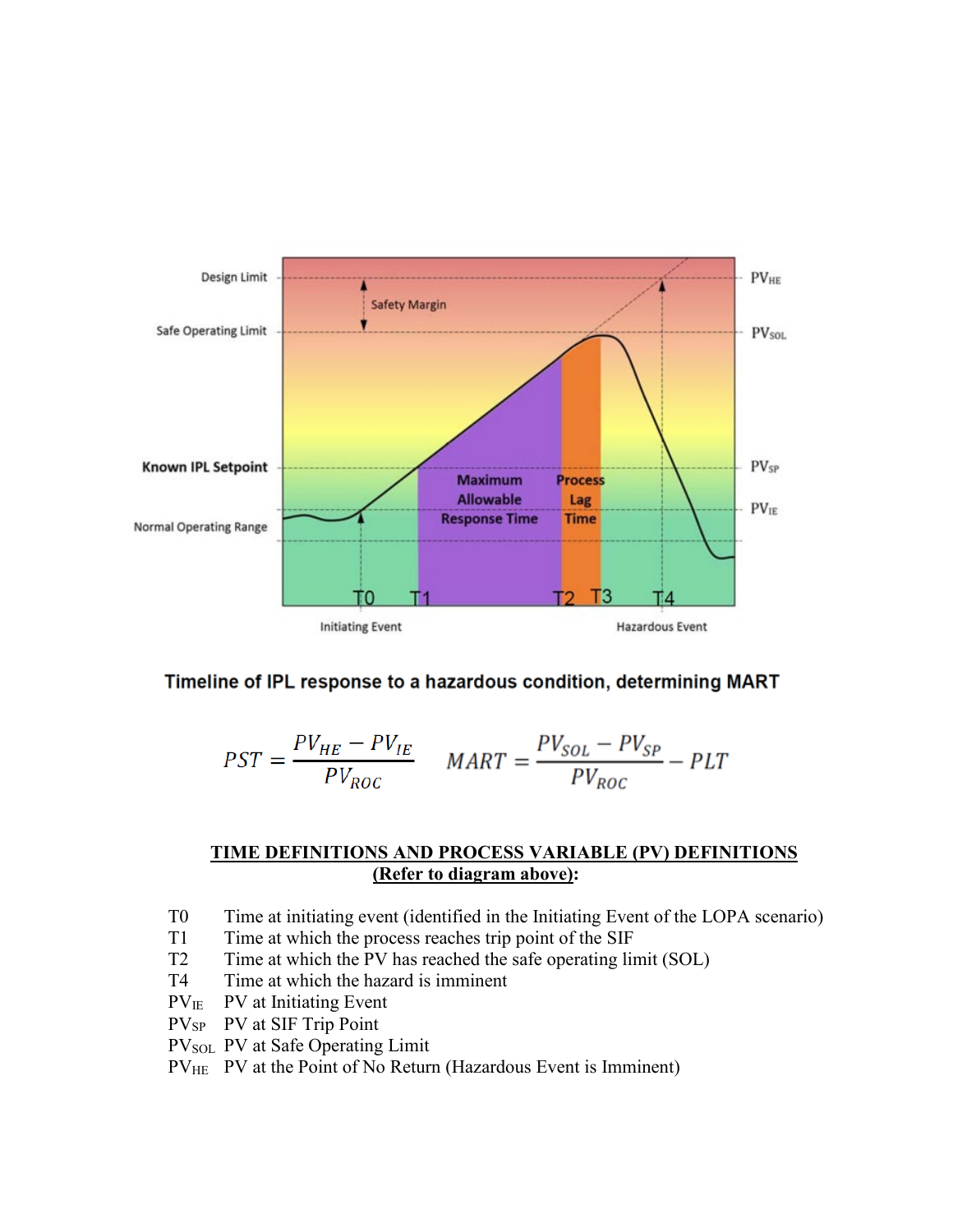Consider the scenario where the initiating event is BPCS loop failure involving the steam flow control in the steam line to a reboiler. The steam valve fully opening leads to excessive heat input to the reboiler, which results in high pressure in a distillation column. Once the column pressure has reached the SIF trip point, the SIF trips, and opens the contacts to one or more solenoids on automated block valves to stop the steam flow. A good rule of thumb is that automated block valve closure time is two seconds per inch of line size - approximately twelve seconds for a sixinch line. Granted, the steam flow will start to taper off prior to complete valve closure, and valves can be designed to close more quickly, so some conservatism is included in this analysis. Even after the steam flow stops, heat input continues due to remaining thermal energy in the exchanger from the mass of hot metal in the exchanger and remaining uncondensed steam in the chest, resulting in additional process lag. These two factors, time to complete the action and stored thermal energy, can be significant, and must be taken into consideration when determining the maximum allowable value for the SIF trip point.

Failure in addressing fault detection and response issues, including requirements for bypassing if devices are to be replaced while the process is operating, could result in the introduction of systematic faults. Lack of written bypass procedures, including whether compensating measures are required during the bypass, the details of those measures, how the bypasses will be administratively controlled and then cleared, how the SIF will be re-enabled, bypass alarm messages, which classifications of personnel are able to affect bypasses, mean repair times, locations and quantities of spares, and a host of other issues can all introduce faults leading to systematic failures. For BPCS IPLs, inadequate application security introduces a greater likelihood of systematic failure due to an operator leaving the IPL in bypass for extended periods of time, or even changing the trip value or other critical parameters.

Failure to identify extremes of all environmental conditions, including temperature, humidity, vibration, electromagnetic interference, flooding, and other factors can introduce systematic failures. Environmental extremes must be considered not only those during operation of the process, but also during shipment of components, construction, and outages. Lack of thorough consideration of environmental extremes could allow the specification and installation of solenoid valves with metallurgy, and associated temperature ratings, which are not sufficient for low temperature extremes. This design fault will not result in immediate failure of the devices when the temperature is outside of the ratings of the solenoids, but the random failure rates will probably exceed those noted in the device certification. Lack of consideration of local temperature extremes, in locations near a hot reactor, can result in much shortened life of sensors such as nuclear level detectors. This qualifies as a systematic failure since the devices will predictably have shorter lives, thus much higher failure rates, when devices not specifically designed to significantly elevated temperatures are exposed to those conditions. Use of nuclear level detectors in areas which are also subject to radiographic inspection of nearby piping and equipment, even in neighboring buildings, can lead to temporary blinding of those detectors during radiographs. A nuclear level detector receives less radiation when the path between it and the source is blocked by process liquid. If extended radiographing of heavy-walled piping was taking place where the detector would not be shielded, the detector would be potentially blinded, and not sense a high level occurring during testing of that nearby piping.

Closely related to the consideration of environmental extremes are requirements for any SIFs to withstand major accident events, such as the amount of time that a valve must remain operational in case of a fire.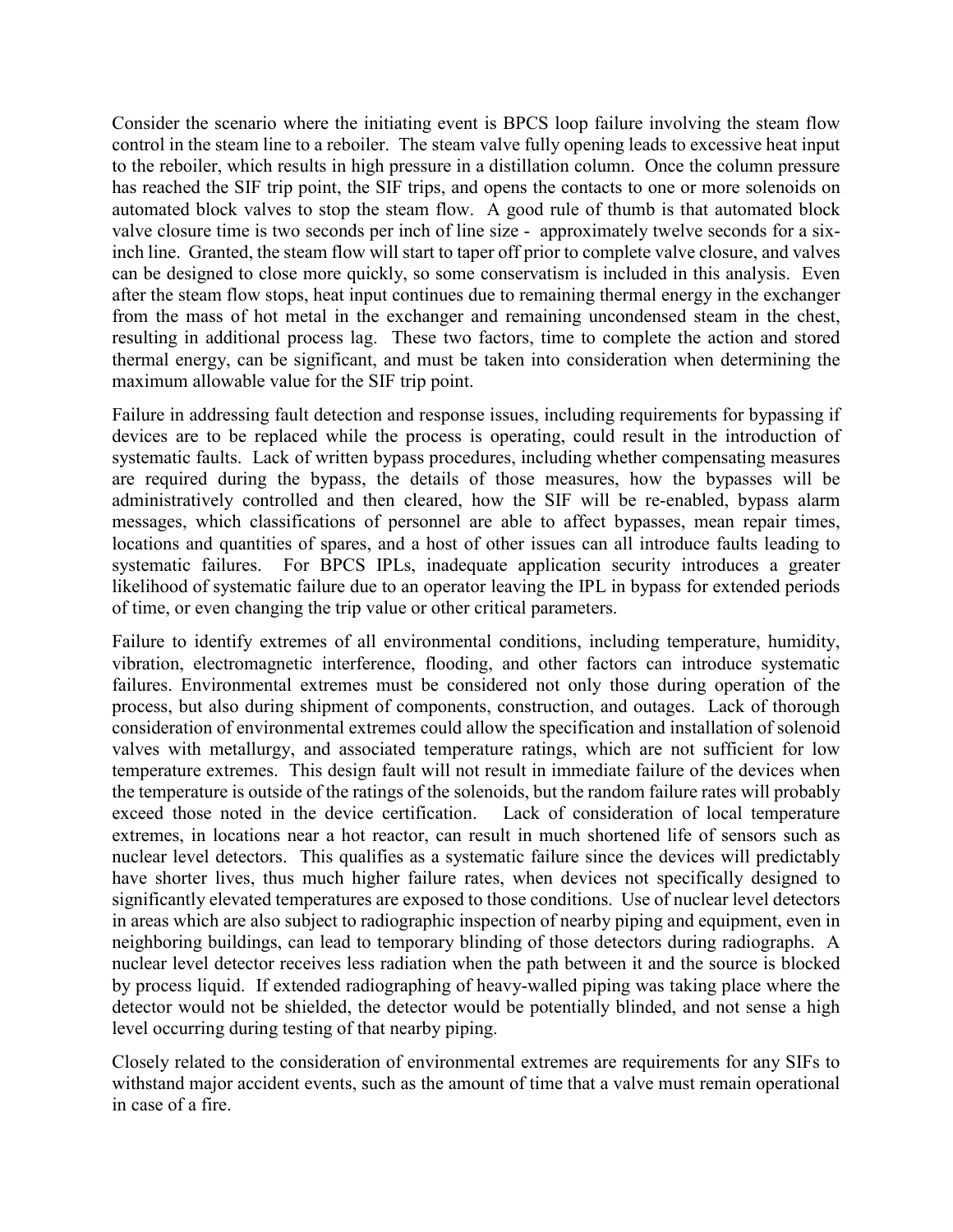Failure to provide sufficient details in the application program safety requirements can lead to the personnel developing the application program making their own assumptions and judgements, some of which may not align with those of the owner's design team, resulting in systematic failures. The application program safety requirements may be derived from the SRS, and must align with it. Voting, fault detection and response, alarming, time delays, bypass initiation and clearing, reset logic, performance requirements, allowances for various modes of operation, requirements for addressing conflicts between SIFs, and other issues must all be clearly defined. It should be noted that Cause and Effect diagrams (C&Es) are sometimes adequate in depicting SIF and IPL logic. But C&Es cannot depict complex algorithms and sequential logic effectively. Sequential function charts, Boolean logic and/or logic narratives are often required to convey the logic clearly and unambiguously to the programmer. The application program requirements must be clear and defined, enabling adherence to those requirements to be checked prior to acceptance, checkout, and startup.

In the case of the purchase of packaged equipment, the purchaser may not have complete control over the functionality that is programmed into the system. The purchaser must insist on a complete understanding and documentation of the performance of the system. These are necessary to insure the system meets reliability requirements and acceptable interfacing with existing systems is provided. The purchaser must conduct necessary safety reviews, and if the purchased system falls short of expectations, address any remaining safety gaps before startup.

## **SYSTEMATIC ERRORS: DESIGN AND IMPLEMENTATION**

Clause 11 provides a great amount of detail concerning designing the SIS to meet the requirements provided in the SRS. It is important that the SRS is thorough and clear, and that the owner insure the requirements are well understood and addressed. Numerous faults in design and implementation can manifest themselves as systematic failures if requirements are not clear.

Failure to implement appropriate response for fault detection, alarming, initiator voting changes in response to faulty devices, and procedures for addressing reported faults can result in faulty devices continuing to remain in service for times far exceeding the Maximum Permitted Repair Time (MPRT). Operations and maintenance personnel need sufficient training and procedures, with periodic reinforcement training, to ensure that priority is given to addressing faulty devices. Likewise, alarming must be configured such that these diagnostic alarms are given priority, and that the actions to be taken are clearly communicated. Inadequate collaboration between operations, maintenance and engineering during the design phase could result in misunderstandings concerning the intended actions, constraints and compensating measures to be utilized in the event of SIF faults. Insufficient compensating measures could increase the uncovered risk during the period of the SIF fault, increasing the probability of a hazardous event. Detailed descriptions of the compensating measures, thoroughly discussed prior to or no later than Stage 2 FSA, significantly minimizes chances for this misunderstanding.

To address Hardware Fault Tolerance (HFT) requirements for specified SILs, many SIF designers will utilize Table 6, referred to in clause 11.4.5 of ISA 61511:2018 Part 1. Neglecting the HFT requirement for SIL 3 can result in an inadequate SIL 3 SIF design, using a single level switch, meeting the random hardware reliability requirements. However, relying on only one sensor significantly increases the probability of systematic failure of the SIF due to inadequate placement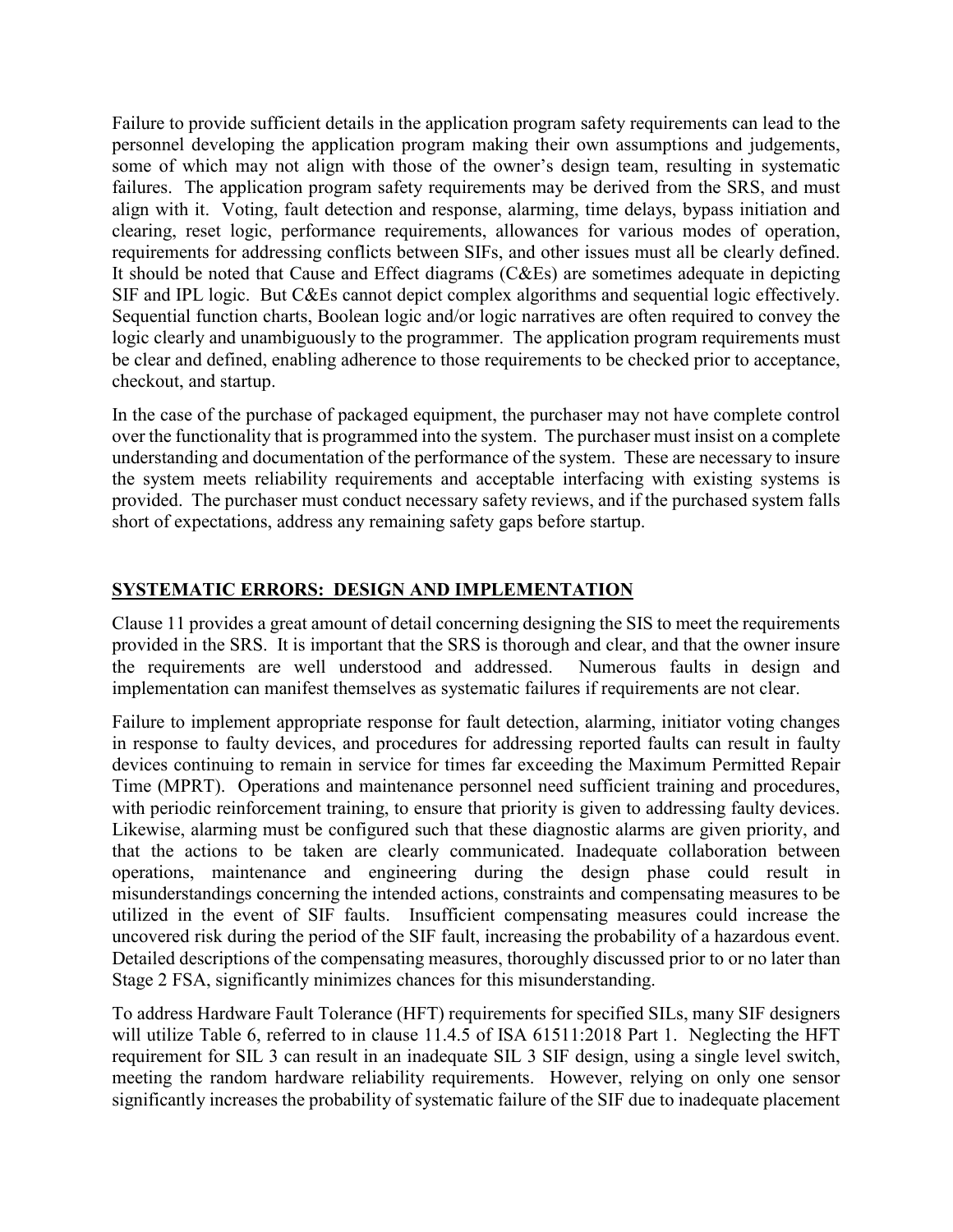of the level switch. This could occur in a heavily-agitated vessel, where the liquid level varies from one side to the other, if the switch were located in a zone with a lower liquid level, potentially resulting in overflow from the side experiencing the higher level.

Failure to properly account for human capabilities can introduce systematic failures. In the case of an IPL which credits operator response, the operators must have time to recognize an alarm, determine appropriate action, complete the action, and return to a safe location, including plenty of cushion in case the action in the field, such as manipulating one or more particular valves, takes much more time than originally anticipated. Alarm Rationalization can identify inadequate alarm IPL credits, but must rely on the comparison of the alarm plus operator response time duration in comparison to the calculated Maximum Allowable Response Time.

Multiple appropriate configurations exist for communications between the SIS and the BPCS. These communications are required for items such as triggering BPCS actions to prevent loop windup after SIF trips, taking additional BPCS actions that are not required to meet the LOPA requirements, but which facilitate a more orderly restart, and SIF reset requests. Failure to define an overall plan, closely matching the configuration of existing systems if the purpose of the project is to expand existing facilities, implement the plan, and train operators and maintenance personnel concerning any changes in the new system introduces greater probability of systematic failures. Reset configurations need adequate attention. Auto-resetting of SIFs to prevent pump BLEVE may be appropriate with local start and local seal-in circuits. With remote start capabilities, BPCS seal-in configuration, and high pressure initiators, insufficient attention to the design can result in pumps automatically restarting once the discharge pressure drops below the setpoint.

Failure to insure independence between components utilized in the Initiating Event (IE), frequently the BPCS, and the SIF result in overcalculation of SIL achievement. There are times when sensors utilized by the BPCS can be shared with the SIS, typically via the use of optical isolators on the BPCS side, but these configurations must be closely examined to insure appropriate separation between the IE and protective layers. If failure of the device used by the BPCS can lead to a challenge of the SIF also utilizing that device, then the device cannot be shared. ANSI/ISA 84.00.01-2004 allowed for same logic solver involved with an IE in the BPCS to be used for a BPCS ILP as long as the BPCS demonstrated a sufficient level of reliability. IEC 61511:2016 requires additional independence in the BPCS logic solver involved with the IE and one that is utilized for the IPL.

Failure to properly account for all failures, particularly utilities, associated with Energize To Trip (ETT) SIFs can lead to systematic failures. A site-wide power outage may create a demand on a safety interlock, yet that same interlock could be unable to sense the scenario and/or respond if the power outage also results in loss of instrument air, or control power to sensing or action devices. Backup power supplies must also be regularly tested, or they provide no benefit. If the facility is scared to test the backup power for fear that it will fail and cause a shutdown, they are probably correct – it is likely unreliable.

Failure to address the intent of having a safety manual covering operation, maintenance, intended configurations of the devices, intended operating environment, fault detection and constraints can lead to systematic failures during maintenance of SIF components. As with other requirements of the standard, the important concept related to systematic failures and this requirement is to ensure that the appropriate personnel have sufficient information concerning the system so that they do not introduce systematic faults. A number of facilities address this with a combination of software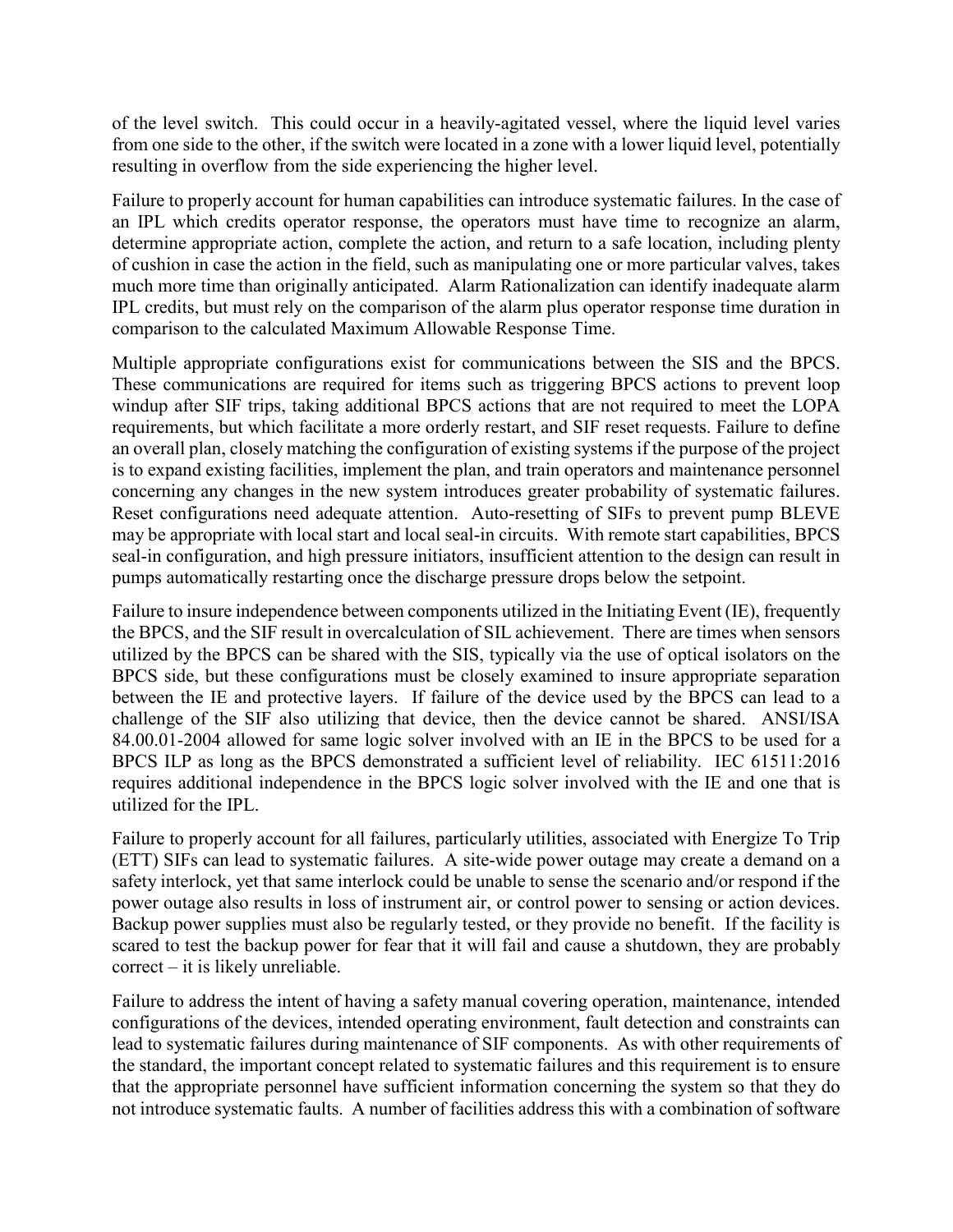and printed documentation, rather than one safety manual. An example of a documentation fault, which could result in a systematic failure, is insufficient or difficult to access information on a sensor in a higher temperature application. Lacking documentation on requirements for a specific model, well-intended maintenance personnel could replace the device with one not designed for the operating environment, resulting in a predictable and significantly shortened life.

Process and maintenance experts must be involved in instrument selection rather than simply leaving the choice up to engineering personnel who may not have sufficient understanding of the process challenges. For SIL 3 applications, the bar is higher for FPL field devices, in that "an assessment of the FPL device shall be carried out to show that" the device is suitable for the application including that it "has been used or tested in configurations representative of the intended operational profiles." (FPL devices, those which use Fixed Programming Language, include items such as smart sensors and smart final elements.) Requirements on PE logic solvers include not only prior use assessments, but also those to detect systematic programming faults.

The person writing the Factory Acceptance Test (FAT) plan should not be the developer of the application program. FAT testing must be by a plan that specifies not just pass and fail criteria, but exception cases as well. The best test is with a full complement of I/O (wired) simulation panels, and interfaces to BPCS and foreign devices intact, with testing of bad quality and out-ofrange of all hard and soft signals. Testing should be performed for full SIF functionality in all modes and all conceivable cases within those modes, as well as bypassing, bypass re-alarms, firstouts, and resets. Not testing these facets at FAT will require that they are addressed at Site-Acceptance Testing (SAT), where faulted state testing will be more cumbersome or impracticable.

## **SYSTEMATIC ERRORS: INSTALLATION AND COMMISSIONING**

The installation of a control system is based on the detailed design drawings, and documentation as well as the manufacturer's installation requirements for sensors, logic solvers, final elements, and interfaces. The management and coordination of installation is key, as there are often many contractors onsite performing installation within their scope. It is expected that any given contractor is trained and competent within their scope of installation; however there are factors that increase the probability of installation errors. Long work hours days on end, compressed schedules result in fatigue. Also, the ratio of trainees and apprentices to highly-experienced installation staff should be appropriately managed based on the complexity and/or repetition of the installation tasks.

Training of employees perfuming installation is important, especially confirmation that they understand the 'why' of installation details. Personnel installing instrumentation of all types need to understand the ramifications incorrect installation. Installing pre-assembled actuated valves may sound routine, but they are often installed backwards, as are flowmeters, differential pressure transmitter hi/low impulse lines, check-valves, etc. Piping instrument air to the wrong solenoid valve port is also fairly common. The removal of welding rods and welding slag is very important on newly installed piping. Welding rods are notorious for causing equipment malfunctions and 2AM call-ins.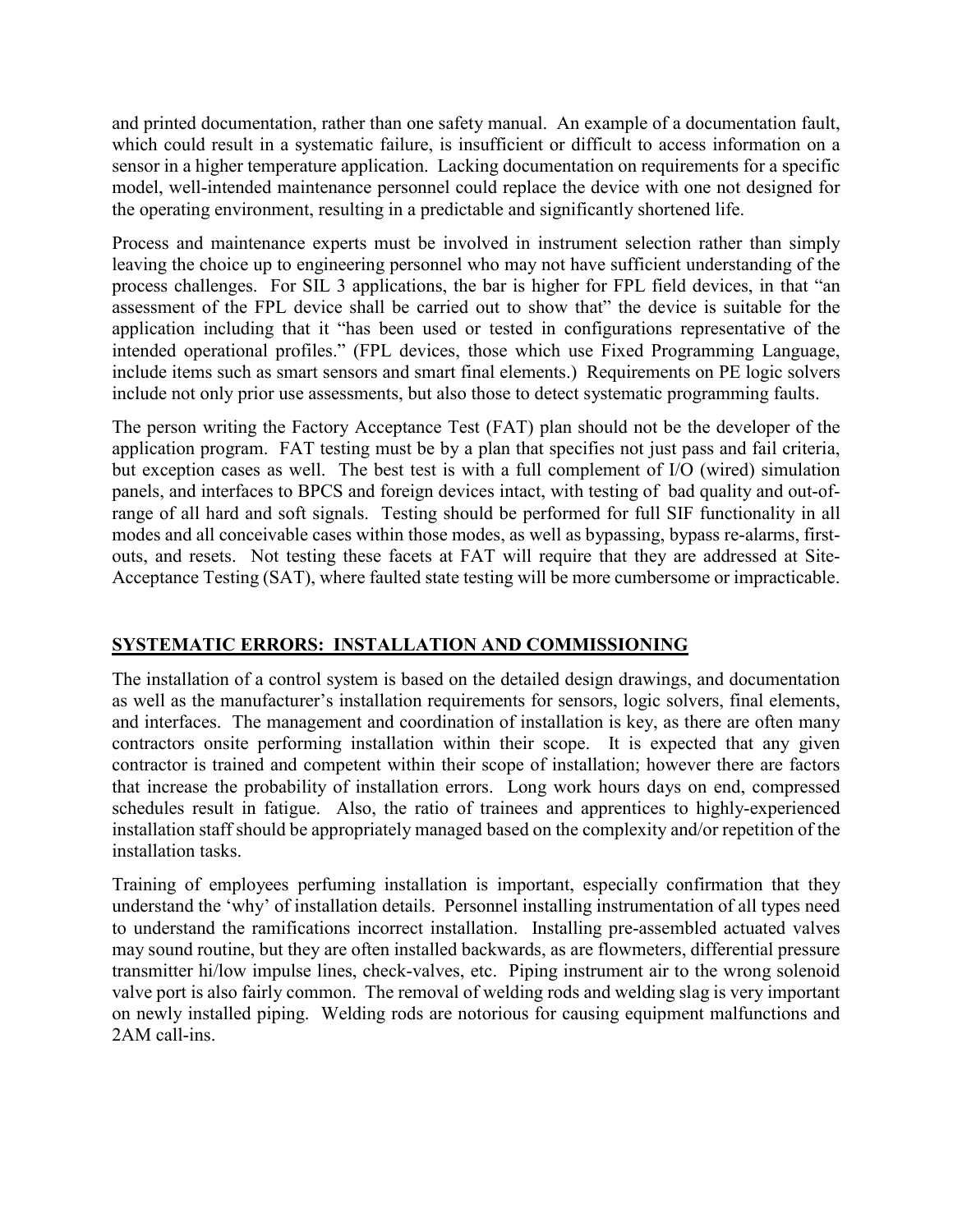The tie-in between systems is a key design effort that is often installed by a general electrical contractor, and a heightened awareness and interaction with construction management can help assure installation is proceeding as planned.

Commissioning is a team effort, and its success and efficiency is contingent on a solid plan and orchestrated by a competent leader. The commissioning plan is paramount, and is typically the source of most systemic failures in the commissioning process. Omissions in the commissioning plan can result in untested attributes of sensors and final elements to faults and loss of power. Commissioning also tests the action of the logic solver upon loss of power and remote I/O communications, and communications to external systems – and the response upon loss of communications. A solid commissioning plan should systematically test all attributes of rangeability from the field to the SIS or BPCS, Bad signal (BadPV), loss of electrical signal, and all I/O-related and functional requirements specified in the SRS. The interfaces must be tested between systems (between the SIS and the BPCS, vendor skids, HMI confirmation of correct reading and operation of final elements from the operator stations, etc.) Test fault conditions of BPCS communications to SIS to make confirm the SIS and all SIF integrity is in not compromised.

Commissioning teams are also vulnerable to systematic failures, especially if the schedule is compressed. Instead of taking the commissioning plan and drawings out to the field, the commissioning team will sometimes leave the bulk of the paperwork back in the office, and "rubber stamp" the paperwork at the end of the day. Without the documentation in the field to immediately capture testing results, the attention to detail can be compromised.

It should be noted that systematic failures in specification or design are often not detected in commissioning.

### **SYSTEMATIC ERRORS: OPERATION AND MAINTENANCE**

During PHAs and LOPAs, the participation of operations is mandatory. Operations is usually represented by a senior operator. And often, Electrical/Instrumentation & Controls (E/I&C) personnel participate in LOPA. These personnel obtain excellent exposure to initiating events, all types of protective layers, and risk gap closure. However, they represent only a small fraction of the operations and maintenance workforce. Unless a rigorous training program is implemented, the operations staff may know 'how to do' new tasks now required to comply to IEC 61511, but maybe not 'why'. New operating procedures and drilled training for operators, as well as new proof test procedures for maintenance and operations are overwhelming to try to cram into weeks before startup. Bypassing, resets, manual modes of shutdown that overrides the SIS, and numerous other requirements of the SRS must be in the training curriculum for all operators. Train and drill operators well ahead of commissioning. Involve them in FAT witnessing. If the 'why' is not part of the training, then they are likely missing the bigger picture. It most important that operating procedures are developed, and drilled or otherwise tested. It is also required in Stage 3 FSA that the procedures be in place, and that documentation of training is available. Seasoned operators have a good knowledge of the hazards in the process, and how to adapt to new processes and modifications. So, involving younger staff and assigning them roles in the IEC 61511 lifecycle grooms their understanding of 'why' as they take over the supervision and managerial positions.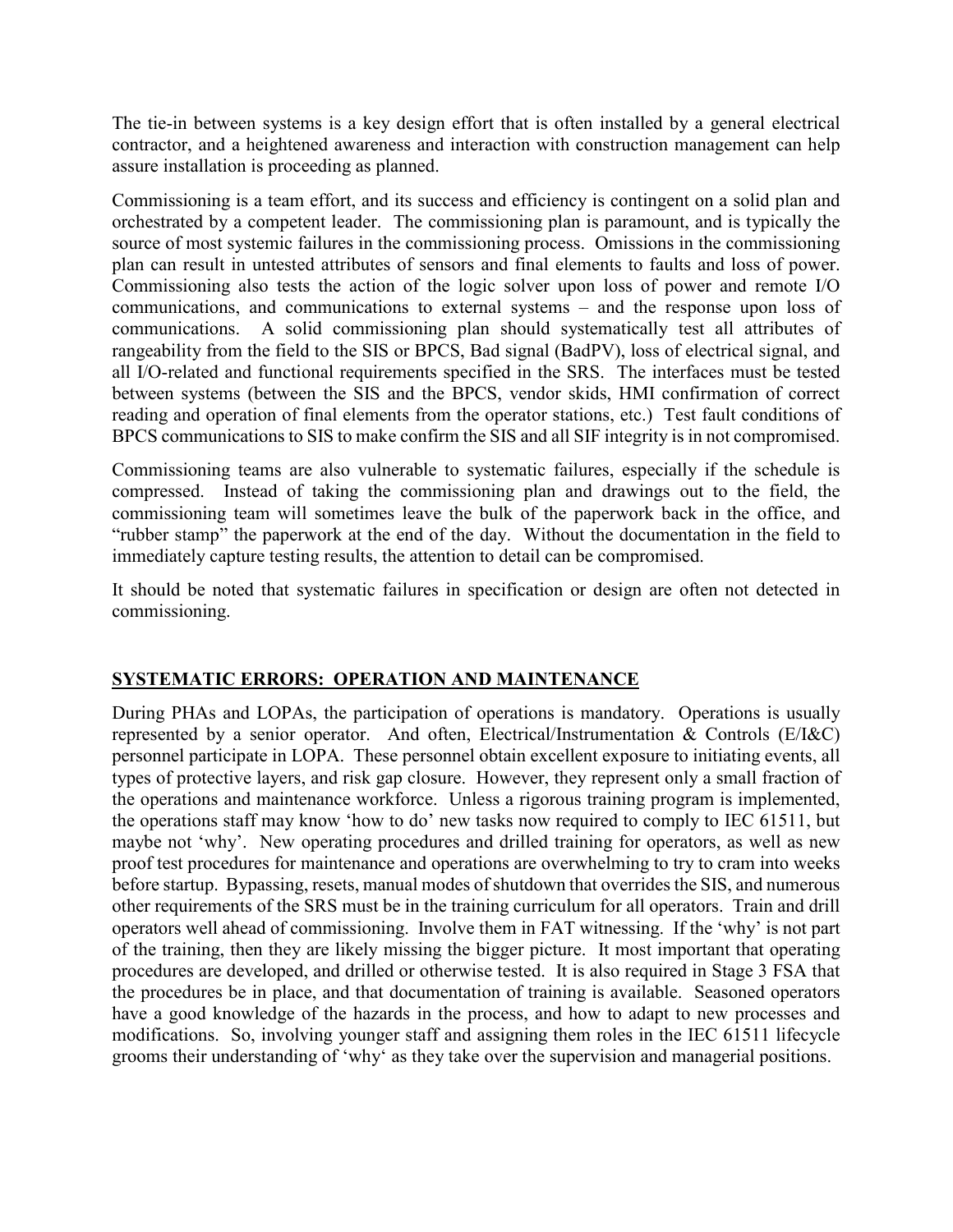An important retro-active requirement of the Safety Lifecycle is updating the demand frequency of the initiating events (causes) that the layers of protection are assigned to protect against. Higher actual demand frequencies than predicted SIF challenge rates not only affect the LOPA, but also the SIL reliability calculation. For example, if a SIF designed with an initiating event assumed to be 1 in 10 years (appropriate BPCS loop failure rate) is found to be challenged more frequently than once per year, the initiating event factor in the LOPA changes, resulting in a higher LOPA gap and a SIF that now operates in the high-demand mode, requiring additional calculations based on the frequency of dangerous failures, rather than the probability of failure on demand. Re-design to implement Inherently Safer Design practices, dramatically reducing the SIF challenge rate, may prove to be a wiser and safer choice.

In a similar retro-active fashion, feeding back actual failure rate and failure classification data to the assumed failure rates in the SIL Verification calculation can also reveal underperforming devices, and gaps in the achieved integrity of the SIFs. Dangerous detected failure rates, dangerous undetected failure rates, and safe failure rates collected during operation, as well as dangerous undetected and safe failures during proof testing validates the assumed failure rates, or invokes selection of more highly-reliable devices.

# **SYSTEMATIC ERRORS: CHANGES AFTER COMMISSIONING**

A section later in this document discusses a plant safety culture that focuses on the trips, slips, falls, and PPE-related focus or personal safety. And years ago, when it seemed like personal safety was almost the only focus, our awareness of process risks was overshadowed, until occurrence and re-occurrence of industrial incidents. And in time, this invoked OSHA 29CFR1910.119 Mechanical Integrity and Management of Change (MOC) requirements. Management of Change set rigorous assessments, communications, and signoffs of process changes after installation and commissioning. Gone are the days (in BPCSs, and most importantly in SISs) of napkin sketches of control changes. What a scary thought now, but 25 or more years ago, it was not uncommon. We all had an idea of what changes were riskier than others, and held off on the really complex control algorithm changes until  $3<sup>rd</sup>$  shift or at nights during a turnaround. Some of the most catastrophic industrial process incidents were due to changes made after commissioning.

Common modifications to interlocks include changes in trip value, initiator time delay, and additional actions. In the case of a SIF set to trip on high temperature, which is challenged much more frequently than anticipated in the original PHA, a well-meaning operations engineer may want to "slightly" increase the trip value to avoid the "spurious trips." In fact, these may not be spurious trips at all, but actual challenges to the SIF. Increasing the trip value may shorten the response time below that required, making the SIF no longer effective. A root cause analysis is in order, providing the possibility of redesign, hopefully attacking the initiating event, and not only reducing the challenge rate, but making the process safer. According to requirements in clause 5.2.1.9, prior to a proposed change being made to a safety interlock, a FSA must be completed to confirm that the new design still meets the requirements of IEC 61511. Failure to conduct an FSA prior to SIF modifications not only puts the plant in violation of the IEC 61511 standard, but also introduces the possibility of making the SIF no longer effective.

# **TECHNICAL CHECKS, FUNCTIONAL SAFETY ASSESSMENT, AND AUDITS**

Most organizations involved in the implementation of the process safety lifecycle (including manufacturers, integrators, contract engineering, procurement, and end-users) employ programs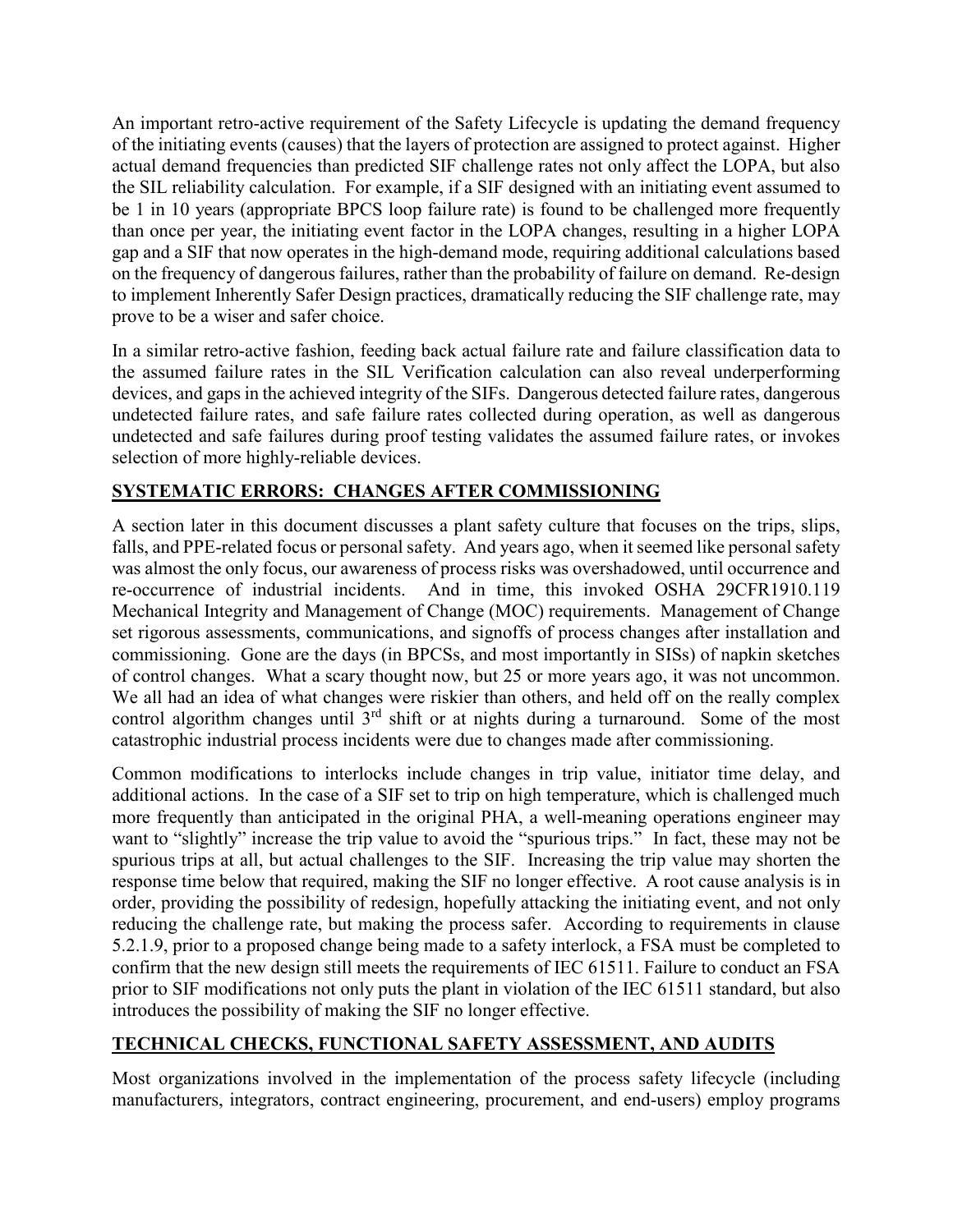to assure the quality of documentation, specifications, and drawings. Often, the finger is pointed at the checker when an error or omission is detected downstream, or even worse, manifests through design and installation, into the field. This series of failures can (immediately, or over a span of years) lead to a significant incident involving loss of life, serious environmental impact, financial impact in numerous forms. But where did the systematic error occur? The answer primarily is the "doer" (the persons, departments, or organization performing the work in the safety lifecycle phases), and the failure of the checking task is secondary – a recovery failure. Checking, audits, squad checks, and other technical quality-reviews are only a recovery measure to identify and correct errors, oversights, and omissions.

The requirements of independence in regard to Functional Safety Assessment of Safety-Related Systems is depicted in IEC 61508-2 Tables 4 and 5, and relevant subclauses of 8.2, and Organizations in general would benefit from considering and applying these levels of independence in the checking process. Based on the required safety integrity and criticality requirements (or criticality of control loops as recommended in this publication), the level of independence is increasingly assigned:

- A person independent of the project team
- A department within an organization independent of the project team
- An independent organization

There are many other requirements of the FSA team depicted in Clause 5 of ISA 61511. A key ingredient is competency of the FSA facilitator (or lead technical representative). An error detected after design is complete (Stage 2 FSA) or after installation is complete (Stage 3 FSA) can be very costly for capital projects, PHA/LOPA revalidation projects, system upgrades, and modifications after commissioning and startup.

Process Safety Audits for facilities requiring OSHA 29CFR1910.119 Mechanical Integrity and Process Safety Management compliance assess corporate, organization, divisional, or local facility against the pertinent requirements. Highly-experienced professionals can assist in revealing organizational structures and practices that "open a door" for systematic failures to occur. This topic provides a segway to the "not so obvious" systematic errors in process safety that occur above the level of the UK Health and Safety Executive – 1995 pie-chart.

## **SYSTEMATIC ERRORS INVOLVING BPCS INITIATING EVENTS AND BPCS IPLs**

As noted above, in the field of process safety engineering, much effort is spent on quantifying and accounting for random hardware failures – this applies to the control loops and functions involved in control loops, as well as BPCS IPLs. In risk assessment (identification of hazards and the allocation of protective layers - Clauses 8 and 9 of IEC 61511) industry-accepted initiating event frequencies and independent protective layers (IPL) are allocated. It should be noted that a typical initiating event frequency of a BPCS control loop (pressure, temperature, level, single loop, cascade, and numerous other types of control, as well as sequential batch / recipe control) is 1 in 10 years (0.1 failure per year). This failure rate value includes all components of the control loop – the sensors, the logic solver, and the final elements. There is a divided opinion in practitioners of risk assessment that the initiating event frequency is conservatively assigned. A value assigned for such a vast array of control loop complexities cannot be accurate. (Consider a simple single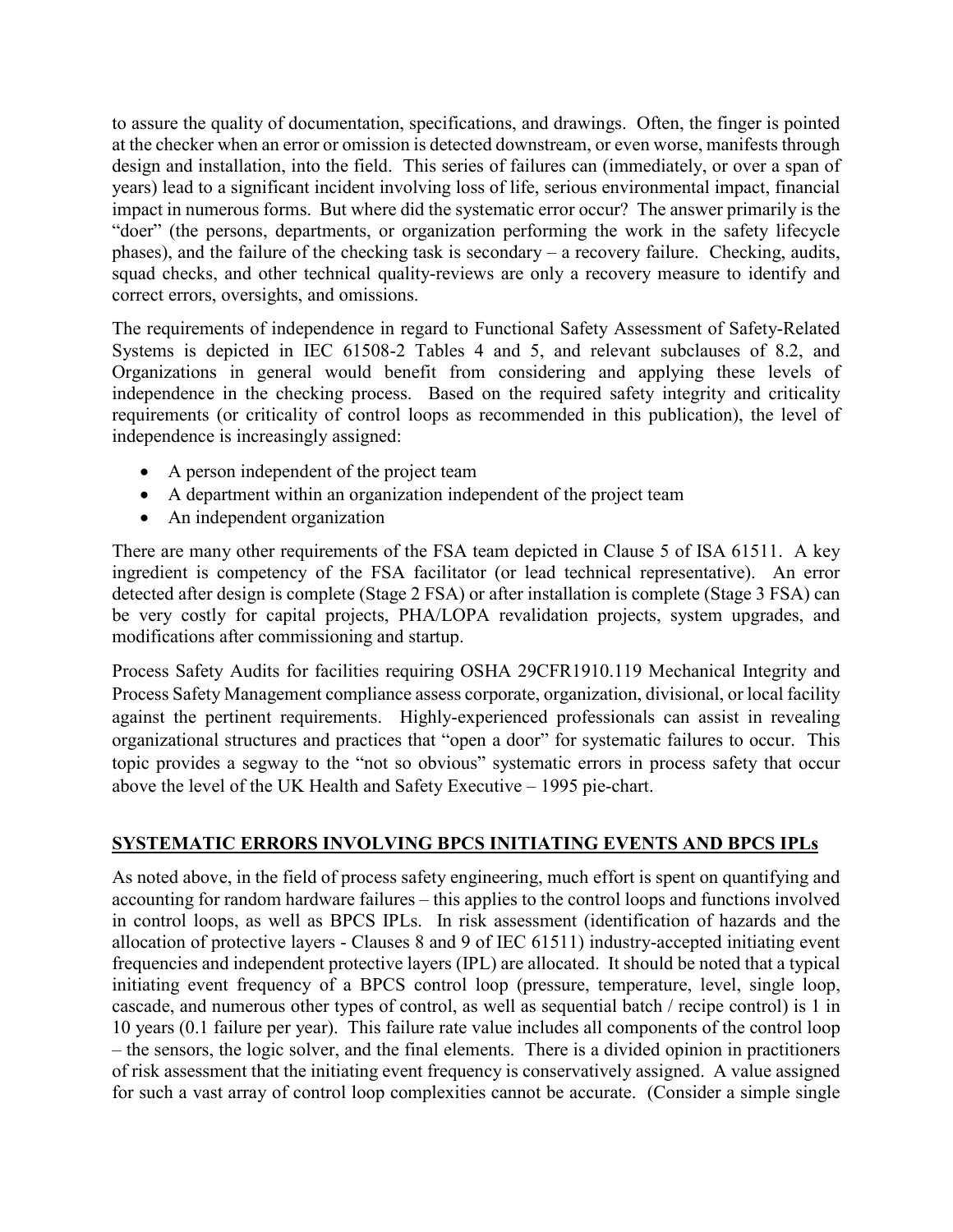control loop with one process variable and one final element, such as a flow control loop, and a complex feed-forward distillation column level controller, or a batch program that may employ many sensors and many final elements. (The single loop at 1 failure every 10 years is likely conservative.) Thus conservativism of the initiating event decreases as the BPCS application gets more complex.

Consider the components of a BPCS control loop. For example, a pressure single loop PID controller – a pressure transmitter 4-20mA signal interfacing a BPCS input module, processed by the BPCS CPU, and adjustment of the analog output module channel current (4-20mA) based on the process variable error vs. controller setpoint and tuning parameters. Industry has assessed that the vast majority of hardware failures are the field devices (the sensors and/or the final elements), and most typically the final elements. Systematic errors however come into play with all three: the sensors, the logic solver, and the final elements. The random hardware failure rates of logic solvers are typically orders of magnitude lower than that of the field devices. If the logic solvers are "left alone" after a detailed Factory Acceptance Test (FAT) with identification and elimination of systematic errors in the application software development, then the main source of failure after installation is systematic failure – involving the changes invoked by humans. It is very true that maintenance activities with sensors and final elements have invoked systematic errors, but the logic solver in particular is generally a highly consistent and reliable component, with complex components and processing logic especially vulnerable to human interaction. SIS logic solvers therefore have higher integrity requirements and security to minimize unauthorized or online changes.

Measures to avoid systematic failures in BPCS:

- Indoctrinate stringent MOC procedures and practices for any process-related change in equipment and configuration (including process control loop setpoint range limits).
- No matter how experienced the programmer and maintenance personnel, be diligent in heightening the awareness of the potential impact of an error or process-related interaction that may result from the changes you and coworkers invoke.
- If calibrating or testing online, consider the risk of upset during crossover or return to normal operation. Confirm that redundant devices have been historized and are in good working order before commencing.
- Avoid major processor and output module-impacting changes such as cold-start downloads, CPU reboots, and potential initialization events that (depending on the state of the process) that may pose transitions of final elements that could lead to hazards. Test these actions during Factory Acceptance Testing (FAT) if possible or during Site Acceptance Testing (SAT).
- Test the recovery from power loss of main power and of the uninterruptible power supply (cold restart). If backup generators are utilized, confirm final element actions are to the failsafe position, or as otherwise specified by the functional specification.
- Be meticulous in version control of your application program.
- Annotate code to describe functionality in detail.
- When developing FAT plans, Commissioning, and Site Acceptance Testing, employ both positive and negative testing. Positive testing addresses the expected results, whereas negative testing ensures that the application program responds appropriately to unexpected events, and combinations of conditions. This includes testing in startup mode, normal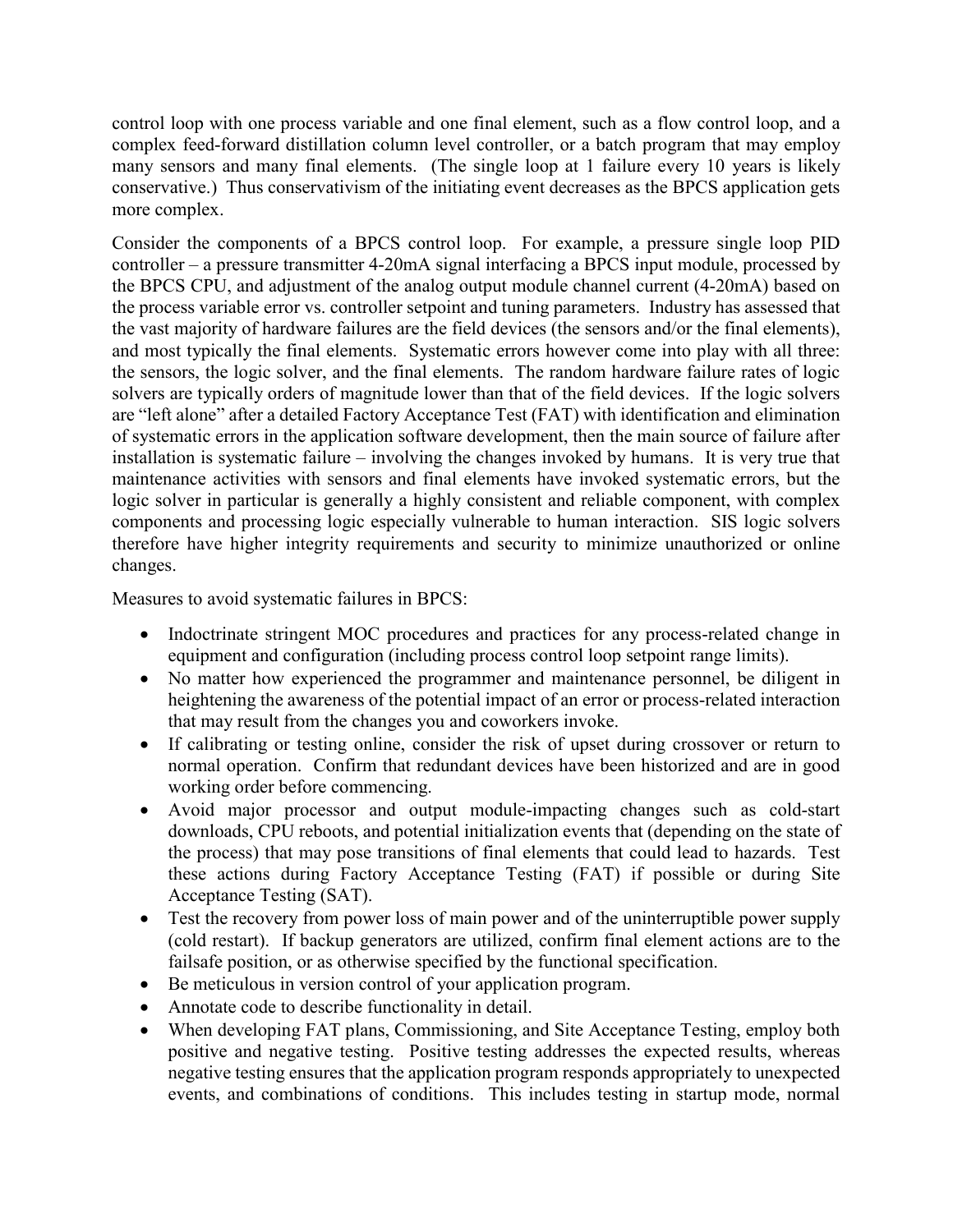operations, offline, maintenance, various batch steps, varying recipes, and alternate operating modes.

• Consider prevention of hardware and software systematic failures by reading and following applicable sections and clauses of IEC 61508 Parts 2 and 3 – even for the BPCS.

### **BIGGER-PICTURE CONTRIBUTORS TO SYSTEMATIC FAILURES**

As professional practitioners in our respective fields within the process industry, it's important to focus on the technical aspects and do our part in reducing systematic failures in our line of work. Whether stated or not in our job description, it is part of our job to avoid errors and omissions, and coordinate with other parties for a clean handoff of information. But there are "bigger-picture" issues that can be unrecognized and contribute to systematic failures.

### **The Corporate and Local Culture of Process Safety**

Most of us have been in industrial plants where banners and safety lunches celebrate milestones of 1,000,000 hours (or more) without a Lost-Time accident. As a young controls engineer in the early 1990's, one of our authors was appointed the Plant Safety Coordinator at chemical plant. We achieved almost 4,000,000 manhours since our previous lost-time accident. Slips, trips, and falls, and avoiding burns and chemical exposure were our focus. Personal protective equipment, various work permits, and situational awareness were our safeguards. As a controls engineer at a Fortune 50 company, one would expect a greater awareness and respect for the hazards in the pipes. However, troubleshooting production problems, annual turnarounds, managing confined space entries, and managing contractors were actually the focus along with expectations to keep the plant running, above all. Until the first PHA of the running facility, the process upsets, equipment failures, and human error usually resulted only in lost production. There were several systemic failures that caused two serious near misses of potentially fatal consequence, and one event of significant equipment damage. Procedures involving control systems emerged, and the plant implemented a Management of Change program that proved to reduce the online changes that had previously been a daily task. ISA 84 (1996) had not yet been released, but the plant culture changed and embraced the concepts.

Like many directives, changes, voluntary programs, and mandatory programs, the leadership comes from the top. This applies to Process Safety as well. Corporate managers, divisional managers, local plant managers, engineering managers, and technical, maintenance, and operations will "buy-in" when they know a culture is changing across the plant, across the division, and across the corporation. There is less incentive to embrace the Process Safety Lifecycle if it is not being promoted by corporate procedures, policies, and guidelines.

Clause 5 of IEC 61511 focus on Functional Safety Management. Although the clause is only a few pages, its contents set the stage for a plant, division, and corporation for establishing roles and responsibilities, competency of all personnel in those roles, method of assessing functional safety (FSA and Audits), and the development and adherence to a Function Safety Management Plan (FSMP). The old phrase "Failing to Plan is Planning to Fail" holds true in systematic failures. The systematic failure may not be apparent immediately without a plan, but they will surface, and loopholes of accountability will emerge, which means that a facet is understaffed, or staffed with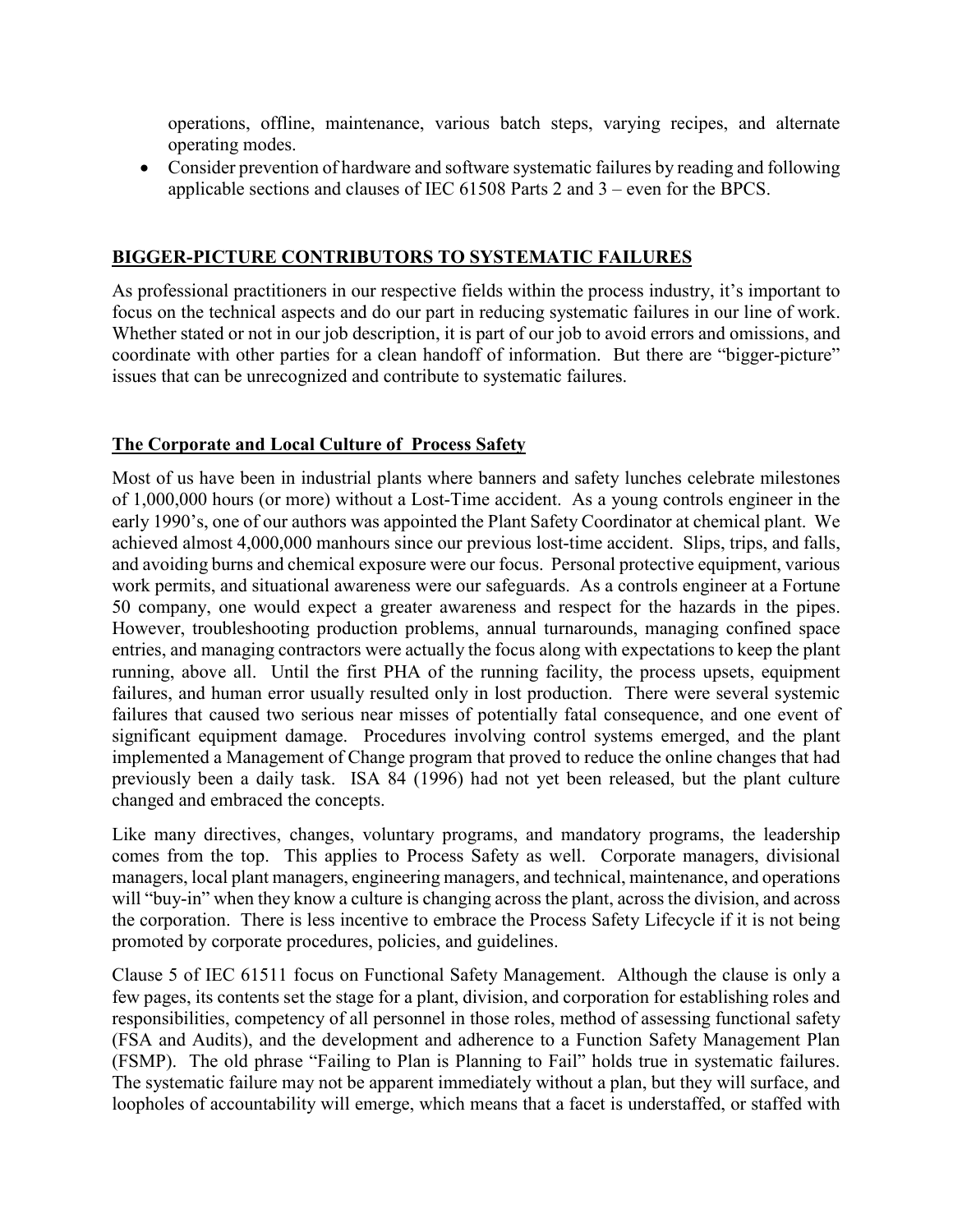a person not competent for the task. All young engineers need an opportunity to learn, but without mentoring and thorough review of their work, systematic failures are likely to occur. As leaders in the field of Process Safety, we must assure competence of all personnel within their roles and responsibilities.

There are numerous clauses in IEC 61508 that focus on systematic failures and measures to prevent them. IEC 61511 refers to its parent standard, IEC 61508, in a number of areas, but practitioners of the IEC 61511 Safety Lifecycle rarely read (or periodically refresh themselves on) IEC 61508. We can all benefit by understanding and embracing the parent standard instead of concentrating on IEC 61511. IEC 61508 allows a practitioner of the standard of process safety to the bigger picture of functional safety of E/E/PE systems.

### **Organizational and Project Execution Structures**

When decisions are made to introduce hazardous chemicals into the process and start up or re-start a processing plant, or a process within the plant after the installation and commissioning of a capital project, a maintenance turnaround, or after making a change in the process, it is often a Unit Operations Manager call, a Plant Manager call, or a Business Manger call. It is imperative that the persons making the decision to run the process have the appropriate knowledge and understanding of the process and technical factors of process safety risk that are involved. On even a larger scale, a different company (than the owner/end user making the decisions to run) may be performing the engineering, and even a third company may be responsible for testing, commissioning, and/or startup. Pre-Startup Safety Reviews may only be performed by one party, and may not include the contributors that may recognize or have knowledge of a potential hazard to say "not yet" to starting up the process. It is essential that MOCs are signed by all parties, and that the decision to introduce hazardous chemicals into the process is made with the sign-off of top engineering management knowledgeable of the process risk.

An organizational structure that does not include Process Safety Engineering input to the decision to run will either on this startup, (the next, or one months or years later) open the door for an incident. Start-ups are the most vulnerable operational mode at practically all process facilities. It is of utmost importance that we do not short-circuit process safety due to lack of information, lack of knowledge of process risks, or financial (corporate or bonus-incentive) pressures to be online.

## **Failure to Learn**

Numerous industrial catastrophes have occurred when the owner/operator, engineering firm, or vendor have had incidents and near-misses in the past, and yet have not taken corrective actions to effectively and permanently prevent the re-occurrence. Capital projects (engineering, end-users, and contractors) can take into account the hazards, incidents, and near misses of similar processes within the end-user's division on similar processes, allowing them to be properly mitigated during the design process. Near misses are often shared within operating divisions of a corporation, but rarely outside of the organization.

Inherently safer design is the best measure, although it may not be practical. Consider alternative technologies. Strengthen protective layers. Reduce initiating event frequencies, and eliminate or minimize enabling events. Temporary work-arounds need to be carefully evaluated and discussed